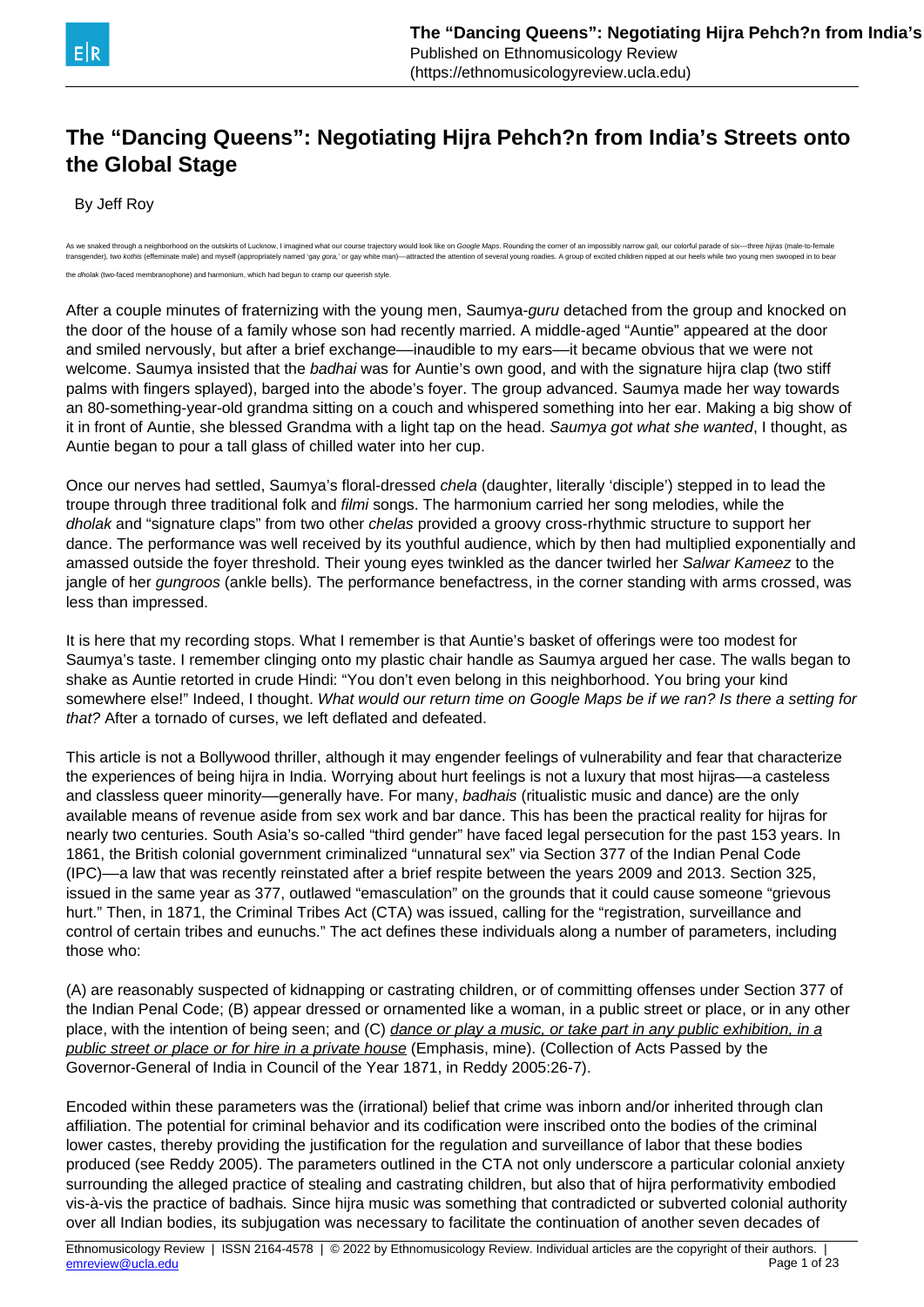<span id="page-1-0"></span>

colonial rule. Sadly, the marginalization of these people and their practices continues today, seven decades after Indian independence.

This chapter attempts to revitalize some of the endangered practices and discourses surrounding hijra performativity through an investigation of the specific ways in which hijra music is being re-contextualized from its liminal spaces in the streets and onto the public stage. While the current reality does not bode well for the continuation of hijra badhais as we once knew them, newly emerging transgender ensembles like Mumbai's "Dancing Queens" are introducing new possibilities for hijra performativity and empowerment. I argue that, established within a reconstituted urban Indian context, new adaptive strategies are predicated on the exchange of devalued ways of encoding hijra difference for updated, modern ones based upon the distinctly LGBTIQ discourse of pehch?n (acknowledgement of the self, or 'identity'). The Dancing Queens's staging of pehch?n empowers hijras through a global transgender lexicon while simultaneously renewing particular preexisting performance repertoires of homo-sociality.

Central to the translation of hijra to transgender is India's HIV/AIDS Non-Governmental Organization (NGO) industrial complex, which emerged in the mid-1990s through organizations such as the Naz Foundation in Uttar Pradesh and the Humsafar Trust in Mumbai. Supported by the global LGBTIQ movements, UN AIDS Development Programmes, among others, these organizations are responsible for outreach programs based on notions of individual empowerment and the proliferation of globally endorsed identity categories. I am referring mainly to the universally accepted constructs of "men who have sex with men" (MSM)––which in India include "male-assigned" hijras and kotis/kothis (a social classification used for gay men and/or gender queer individuals who live on the periphery of the hijra community)––and English language markers of gender and sexuality.

LGBTI, and in particular, Q (queer) are employed mainly among India's educated, English-speaking middle class both to serve as a catch-all meant to encompass gender and sexual expressions that lie outside of the (Western-derived) heterosexual matrix, as well as to mediate the verbal slippage between local constructs. However, it is the re/appropriation of Hindu-Urdu monikers of queerness that has recently gained steam among Indian-based LGBTIQ organizations as a means of reaching out to the general public. This effort is housed discursively within the notion of pehch?n (????? and ?????, pronounced p?t??n), an Urdu word with Persian etymology that signifies "identity," "recognition," or "acknowledgement." The term was appropriated in 2010 by the nationwide India HIV/AIDS Alliance to designate a program exclusively devoted to MSM, transgender and hijra clients. As of 2015, Project Pehch?n operates across 17 states with five sub-recipients (SRs), and at least 200 sub-sub-recipients (SSRs) in both urban and rural areas. In addition to providing sexual, reproductive health, and HIV services to an estimated 4.5 Lakh (450,000) of MSM, transgender and hijra community members, the program also empowers its participants through community-driven advocacy and arts initiatives.<sup>[\[2\]](#page-1-0)</sup> It is here that I begin to draw connections between the use of pehch?n as a socio-political designation for empowerment programs, and as locus of knowledge of self, "coming out," and identity (trans)formation. It is specifically through the act of staging pehch?n that the term is awarded its dual significance and discursive weight.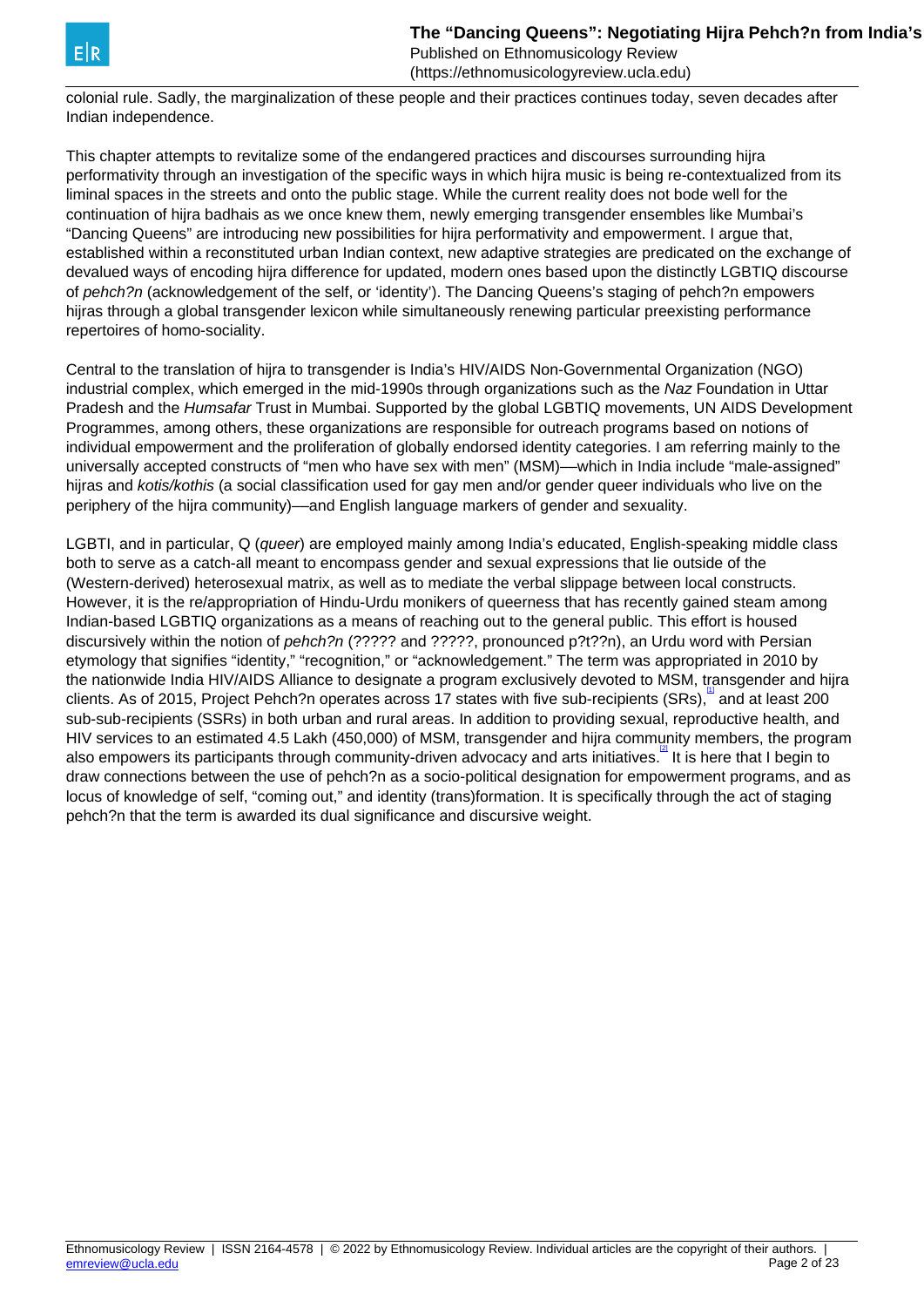The "Dancing Queens": Negotiating Hijra Pehch?n from India's Published on Ethnomusicology Review



<span id="page-2-0"></span>

**Figure 1: Members of the Dancing Queens at the 2013 Mumbai Queer Azaadi** March; photo by the author, February 2, 2013.

This article foregrounds the social organization and personal narratives of Mumbai's Dancing Queens against the backdrop of a staged concert which was held in December 2012 during Mumbai's 2012-13 Pride festivities called "Rhythm of India." A performance group comprised mostly of hijras yet operated by members affiliated with the Humsafar Trust and under the LGBTIQ banner, the Dancing Queens provides opportunities for individuals to express pehch?n while also functioning as a vehicle through which to disseminate "pehch?n" in the socio-politicized sense of the term. Ultimately, this article illustrates how––through the staging of new and old repertoires, choreography, (gender) theatricality, and the discursive employment of "pehch?n"––the group liberates the hijra body from the post-colonial socio-political "closet," challenging "closed" modes of hijra identity with the embrace of a respectable middle class, secular, and transgender/queer frontier.

Accordingly, I trace the emergence of pehch?n through the analysis of the relationship between vocal and dance parts, conventions of performance and staging, the status of performers within and outside of the performance context, and my placement in all of this. In elucidating the voice as a metaphorical locus of hijra subjectivity, I combine observations derived from my own experiences working with and video documenting the Dancing Queens for over four and a half years during periods between 2010-15. Film links are embedded in the text to provide an interactive component to reading; otherwise they can be viewed in their entirety using the following link: <http://www.ethnomusicologyofthecloset.com/dq> [1] (password: DQ4321). My use of film in this case seeks to illustrate an "emic" perspective of the ways music and dance phrase movements of self (re)presentation, to disrupt the established "ethnographic imagination" by raising further questions about the nature of ethnographic "authenticity," and to allow project participants to "speak out" for themselves. If queer is [truly] "connected to emotions as much as it is a body of theory" (Rooke 2010:26), then it becomes necessary for us to experience it using our own senses and interpretive mechanisms. Moreover, as documentarian Werner Herzog explains, "sometimes images themselves develop their own life, their own mysterious stardom."<sup>31</sup>

## **The Izzat of Badhais**

An (ethno)historical investigation of these discursive transformations requires that we first examine what came before. Pehch?n can be seen as an extension, in some respects, of izzat. A Farsi word originally denoting noti appropriated and applied by appropriated by appropriated and kothis as a means of interpretion aspects of the organizational structures and identity formations of bilizes in Hyderabad. Izzat is seen as currency (social cap craft their identities and negotiate their relative status (Reddy 2005:40). In this case, izzat influences the ways in which badhai hijras define themselves in relation to other hijras-those, for instance, who engage in co According to Reddy, "badhai hijras, or ritual practitioners, consider themselves (and are generally considered by most hijra sex workers as well) to be the more respected hijras--those with izzat' (ibid.). The implication e and spirituality, and that those who are abstinent and spiritual (or at least perceived to be) possess more izzat. Nevertheless, Reddy's appropriation of izzat is more expansive than the erotic. Whereas the Medit takes on a communal as well as "libidinous" dimension, Reddy argues that hijras' use of izzat has a moral valence that "derives strength precisely from its diffusion beyond the axis of sex/gender to encompass a range of ot including kinship, religion, and class" (Reddy 2005:43). Therefore, rather than restricting its meaning to "honor," Reddy translates the term izzat to "respect."

Ethnomusicology Review | ISSN 2164-4578 | © 2022 by Ethnomusicology Review. Individual articles are the copyright of their authors. [emreview@ucla.edu](mailto:emreview@ucla.edu) Page 3 of 23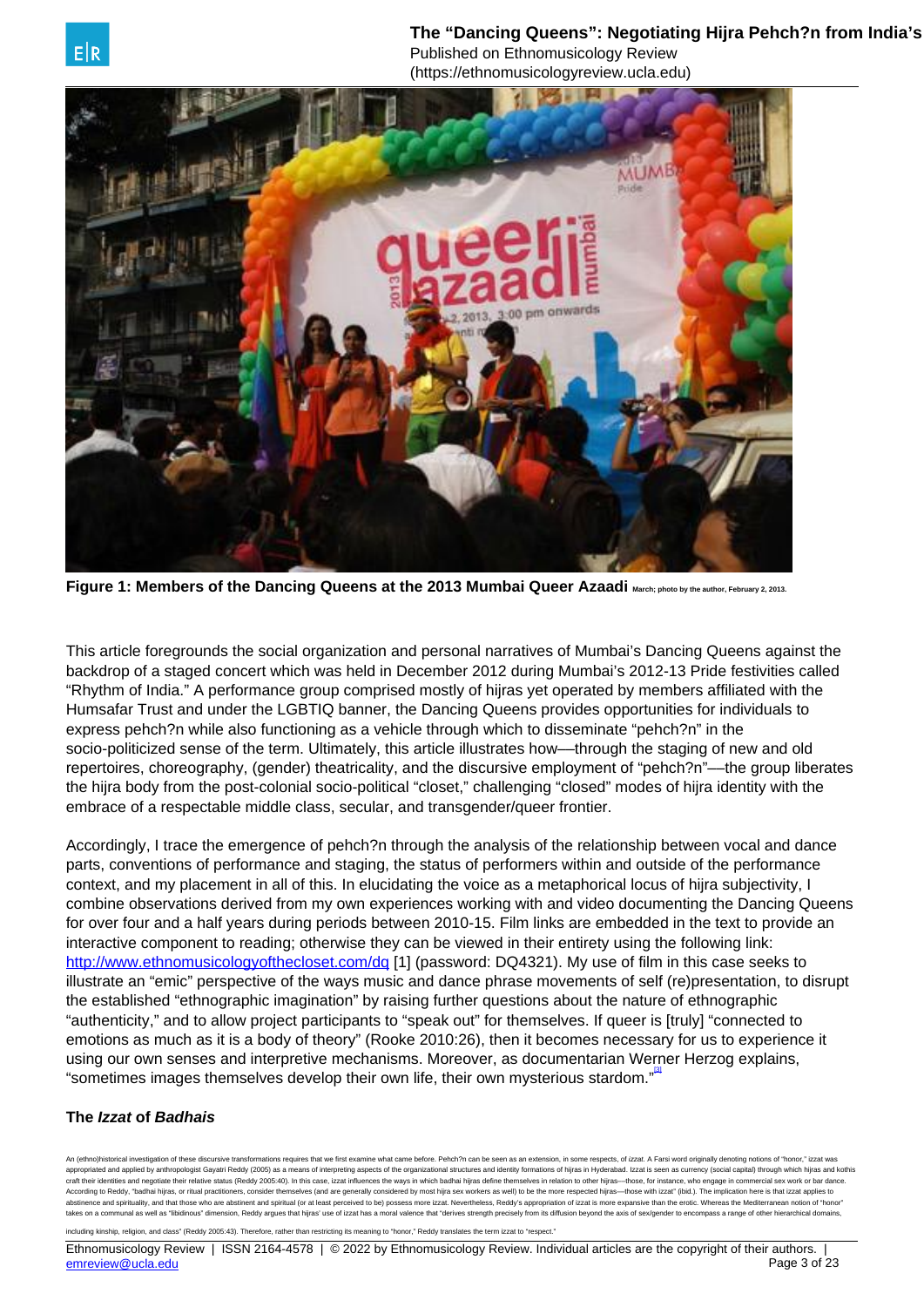(https://ethnomusicologyreview.ucla.edu)

<span id="page-3-0"></span>In accordance with Reddy's use of the term, izzat can therefore be seen as something that provides structure to the central organizational and pedagogical system that lies at the center of hijra badhai's social and economic vitality. I would suggest that izzat may have bearings on badhais in at least six ways: (1) spiritual meanings and associations encoded within the badhai ritual (religion); (2) relationships held between members of the badhai troupe (kinship); (3) learning within the *guru-chela* (mother-daughter, literally 'teacher-disciple') relationship (kinship); (4) rapport held between members of the badhai troupe and the general public (kinship/class); (5) the badhais troupe's overall social stature and whether or not it reflects that of the surrounding community (class); and the (6) overall quality and reception of the badhai performance. As I explain further, the relative degrees of izzat also accordingly carry financial implications, depending on the affluence of the particular neighborhood or jurisdiction government by the badhai troupe. In other words, the more izzat, the more money received.

## Izzat and Religion, Kinship, Class

The centuries-old and (relatively) lucrative practice of badhai is conventionally known to serve as performative blessings of fertility and financial prosperity for willing patrons at weddings, births (of male children), or store openings. Badhai songs are also frequently performed at initiation ceremonies, religious pilgrimages, and other interregional hijra gatherings. In these cases, the music calls to and/or conveys spiritual significance on behalf of the Mother Goddess—who takes the form of Bahuchara Mata or Bedraj Mata—while also serving the functional purpose of providing social cohesion. While devotion to the goddess reflects a Hindu-based belief system, the central organizational and pedagogical system surrounding badhais is Muslim-derived. For many hijra communities, adherence to Islamic values are performed through various customs including praying, saying namaz, participating in the pilgrimage to Mecca (the Hajj), the celebration of Muharram, circumcision rites, and burial practices, and other customary rules of practice (Reddy 2005:102). The larger social organizational structure—the ghar?n?—also stems from Islamic elements.

The term ghar?n?, literally "of the house," is an Urdu term employed in Hindustani (North Indian) music nomenclatures referring to a "family tradition" or "stylistic school and/or members of that school" (Neuman 1990:272).<sup>[\[4\]](#page-3-0)</sup> The basis of the Hindustani ghar?n? is the ust?d-shagird silsila, or guru-?i?ya parampar? (the Muslim and Hindu equivalents to the teacher-student relationship, respectively). In this apprenticeship system, aural learning consists not only of "an elaborate ritual of instruction" known as  $ta!/m$ —an Urdu term roughly translated as "instruction" (Neuman 2004:102)––but also of aural osmosis. Students are expected to spend time with their teachers in contexts outside the immediate purview of the music lesson in order to passively absorb aspects of a professional musician's life. The "lesson," therefore, not only structures music learning but implicitly "of being a musician" (Neuman 1990:58). In many cases, students work around the house or run errands, receiving lessons in return, or to access other aspects of his professional life. This type of "service" inherently linked to the learning process, has conventionally been associated with a "feudal" (pre-modern) system of learning wherein the teacher is "the owner of the 'land,' or the holder of information, and the student is the laborer that cultivates it" (Qureshi 2002:92). Whether "feudal" or not, "service" can be seen as a form of social capital––an izzat––employed by students and their teachers within the ghar?n? structure.

Like Hindustani ghar?n?s, hijra ghar?n?s possess specific repertoires of beliefs, customs, and pedagogical practices based on the guru-chela relationship. The display of izzat is demonstrated in a variety of "services" and strengthens the bond between mother and daughter. Accordingly, izzat often determines a chela's social status among her hijra sisters and the larger inter-ghar?n? community. While Hindustani music ghar?n?s are conventionally founded upon pedigree (consisting usually of men with ties to a common ancestor), hijra ghar?n?s are comprised of gender non-conforming individuals from a diverse range of religious, caste, class, ethnic, language, gender and sexual backgrounds. "Membership" is determined less by one's (previous) identity background and more upon one's willingness to acquiesce to the primacy of the guru-chela and to assume an identity based on new parameters of identity. In this case, therefore, the demonstration of izzat becomes even more paramount to a chela's "membership" and social status within the ghar?n? (see Video 1 for an aural explanation of ghar?n?s and badhais from Abheena, a hijra guru).

Badhai troupes, a product of the larger social organization of the ghar?n?, reflect, perform, and produce theses value systems. Since badhais are generally regarded as possessing greater izzat relative to other hijra socio-economic practices, participation within badhais depends largely on the performance of izzat within the ghar?n?. The performance of izzat within the badhai troupe itself is reflected in the hierarchy of performers and division of badhai earnings, although this is more so the case with Muslim-affiliated hijra ghar?n?s than Hindu ones. While conducting fieldwork in Kanpur, I helped a Muslim hijra guru named Zehra divide the earnings her badhai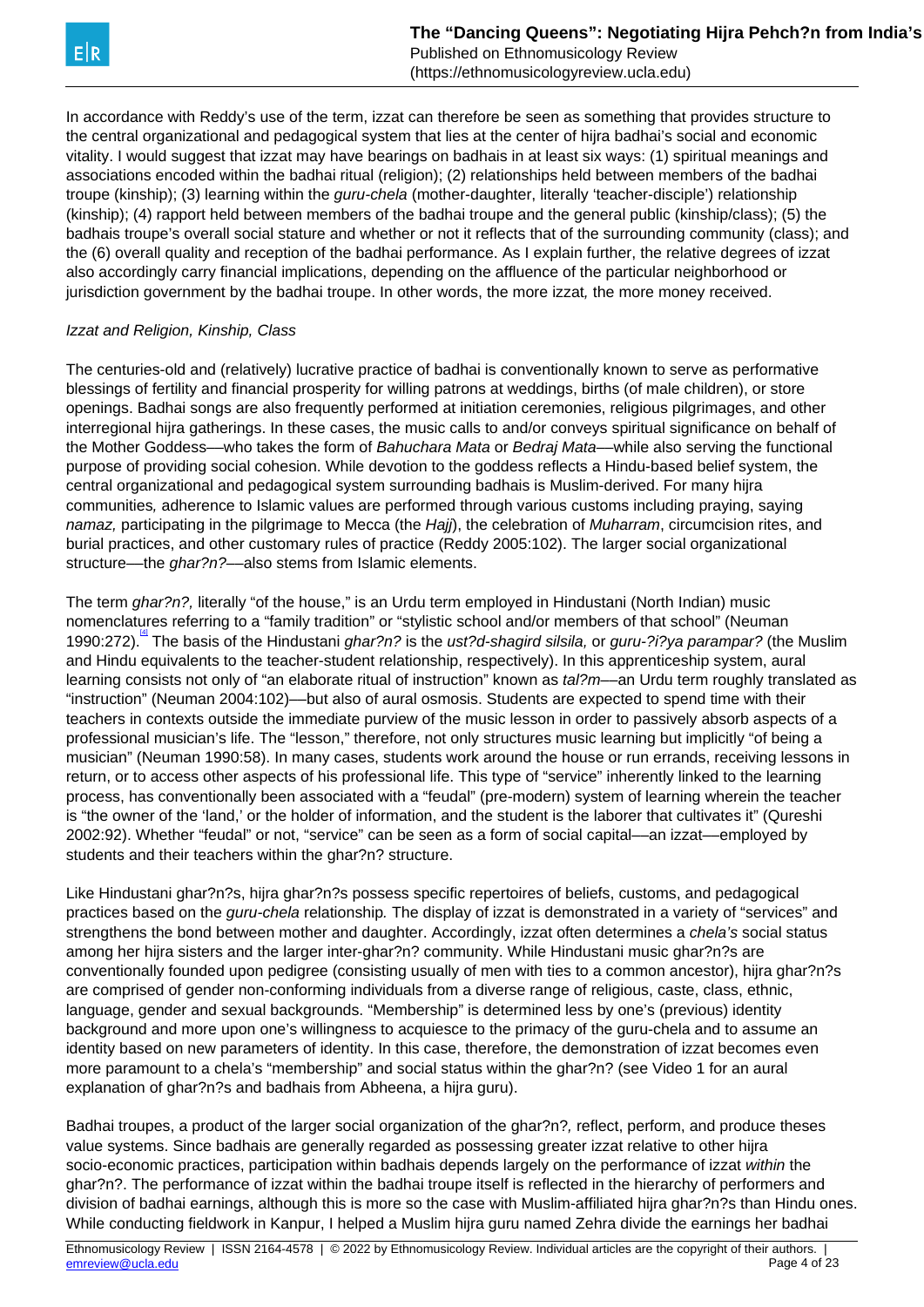troupe received that day. The divisions were made largely along hierarchical lines––the lead singer received double the amount of earnings from her badhai counterparts. This is not always the case, however. I have observed other gurus divide earnings amongst their chelas and non-hijra instrumentalists equally.

Izzat is also performed through emphasis on instrumental/vocal parts within the badhai. In a performance ensemble ranging from two to six individuals, the centerpiece of badhai music and worship is the dholak—the instrument with the most izzat. Dholaks are traditionally accompanied by the harmonium, a lead singer and small group of supporting singers. If dholak and harmonium players (usually male) are hired from outside to perform badhais, the roles these players assume in the larger organizational structure of the badhai troupe become secondary to the lead singer, a hijra chela (who receives the largest share of earnings, aside from the guru herself). In general, the lead singer constitutes one who is skilled in vocal performance, knows the songs by memory, and holds a high position on the social hierarchy relative to the supporting singers. Her musical ability is measured according to a number of factors including, but not necessarily limited to the maintenance of proper intonation, projection of voice using a high-nasal tonal quality, command of rhythm, command of the signature clap, and command of song lyrics and overall repertoire. Because of her musical prowess, she possesses more izzat.

Izzat is also constituted within the musical/lyrical content of badhai songs. When badhai hijras sing, they call on Bahuchara Mata to listen to their words. At least in theory, the performance of izzat through these songs elicits the goddess's presence. Forming a prayer in the rhythmic structure of a tihai (three groups), the lyrics in the following excerpt of the badhai song "Asha Natoru" ('Don't Break My Hopes') performatively invokes the roles hijras play as spiritual intermediaries between the Mother Goddess her patrons:

| Mileko bakko mai re.    | I'm yearning to meet you, |
|-------------------------|---------------------------|
| Jisi ki lodh lagavi re. | That is all I want,       |

Gale mein aaj samao re Through my throat (voice) you sing

The literal translation of the final line of the stanza, "Through my throat you sing," calls the Goddess to inhabit the body of the singing hijras. Incidentally, the entire song invokes some level of izzat in the form of blessings, pleas, illustrations of puja (prayer), family, personal suffering, and hope. These values are constituted vividly in the song's gat (chorus):

Meike bhavan bade dur, The Goddess's house is very far

Meya more assa natoru Don't break my hopes

In other words, by traveling "very far," hijras demonstrate a type of "service" which grants them social capital for them to call upon the Goddess to hear their song (see Video 2 for a rendition of the song).

This type of reverence is also reflected in the dance repertoire, which is modest and conservative. Izzat in dancing is achieved by those possessing a strong knowledge of the song and dance repertoire, the ability to abhinay (expressive gestures in the body's upper-half), and even a physical attractiveness and/or gender "passability." Although dancing is usually shared by several chelas, it is customary for the guru to take part in some of the dancing if she is present. The social and spiritual significance of the guru—her supreme izzat—makes her involvement in the performance especially auspicious.

## **From Izzat to Pehch?n**

The izzat gained through the performance of badhais has been on the decline for decades, as urban displacement of lower-class areas by a largely secular or moderate middle class are continuing to force hijra ghar?n?s to change their strategies of revenue. This is placing pressure on the ghar?n? system, and consequently the pedagogical strategies of the gurus and chelas within, to change. While sex work and bar dance have for some time served as substitutes for badhais in some ghar?n?s, many within the hijra community are either leaving the ghar?n? system in search of other forms of employment, and/or working to change it from the inside-out. Many hijras regularly voice their concerns about the "unchecked" power of the guru over her chelas. While at the 2013 Koovagam mela, an interregional transgender religious festival in Tamil Nadu attended by tens of thousands of individuals, I met a Christian thirunangai (transgender) named Catherine, who like her Muslim sisters, were celebrating alongside her largely Hindu family. "We want a society of cooperation and respect," she said to me. "For this, we Ethnomusicology Review | ISSN 2164-4578 | © 2022 by Ethnomusicology Review. Individual articles are the copyright of their authors. | emreview @ucla.edu Page 5 of 23 [emreview@ucla.edu](mailto:emreview@ucla.edu)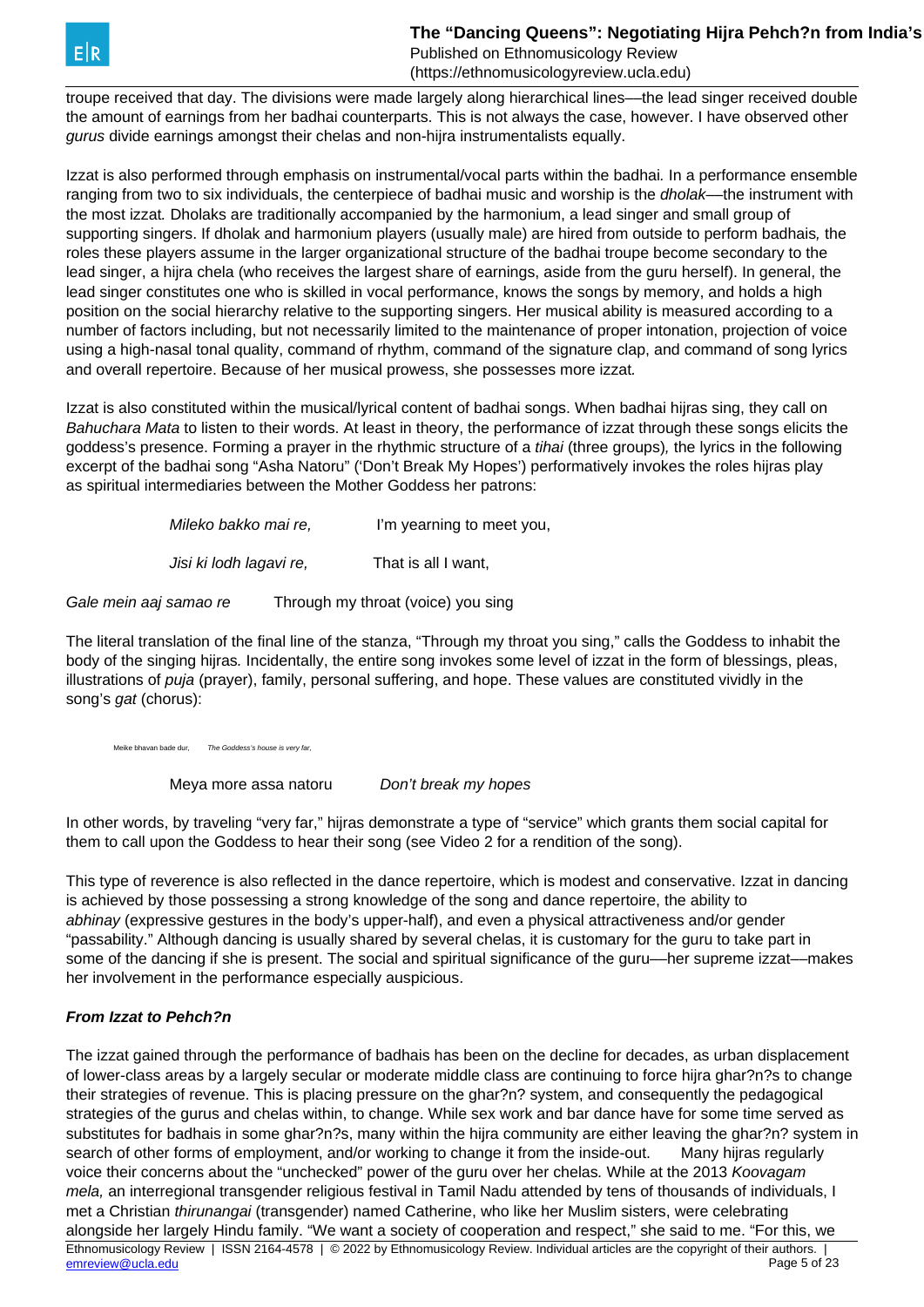

need to abolish jam?t" (meaning the ghar?n? system). In her view, it is the lack of izzat (respect) embedded within the enforced practices of sex work and, to a certain extent, badhais, that is responsible for perpetuating the "exploitation" of chelas by their gurus.

This transgender migration from the ghar?n? can be attributed to the rise in regular employment opportunities and education provided by and housed within India's HIV/AIDS NGO industrial complex. In a video-recorded interview, Abheena Aher, the Dancing Queens founder, thanked HIV/AIDS NGOs for "providing sources of empowerment" for transgenders (see Video 3 for the excerpt):

Slowly because of this NGO sector, CBO sector, a lot of hijras are starting to come out […] and that is slowly opening up that entire closed community that we had. Slowly people are starting to come out. They are seeking their own jobs. They're balancing […] both acts together. I am doing a full-time job in Delhi, at the same time I'm also linked with my ghar?n?. (Interview, March 2, 2013)

While the extent to which the rise of the HIV/AIDS NGO sector is changing the "traditional" ghar?n? system still remains to be seen, Abheena is articulating that a gradual shift is taking place within the *hijra* community. This shift is predicated on the exchange of a lexicon of exclusivity, liminality, and overall "closed-ness," with codes and signifying systems of inclusivity, self-assuredness, and openness. Accordingly, I would add that central to this discursive shift is the translation of izzat––a form of "respect" nonetheless associated with the maintenance of closed systems––with pehch?n––a form of self-recognition and empowerment associated with being "out."

The rest of this chapter concerns the ways in which pehch?n manifests performatively through the Dancing Queens, Mumbai's premiere professional transgender dance contingent. A formal organization housed literally within the boundaries of the Mumbai-based HIV/AIDS NGO Humsafar Trust, its diverse membership skirts the boundaries between "traditional" hijra ghar?n? and modern transgender lifestyle, and in some cases subvert the ghar?n? system entirely. In doing so, the Dancing Queens reflect, perform, and produce pehch?n through formal initiatives of equal opportunity and inclusivity (through the hosting of auditions), the fostering of talent (rehearsals and performance), and individual empowerment (advocacy). (See Video 4 for an aural description of the Dancing Queens.)

## **The Group**

The Dancing Queens consists of a wavering number of nearly 20 individuals. They comprise a mix of transgender individuals (including hijras), gay men (including kothis and panthis, "straight"-acting men), transmen, lesbians, and even *jogtas* (male-to-female transgender individuals from the Maharashtra/Karnataka border), many of whom serve as auxiliary members for their cultural shows. During their off-season, Abheena takes part in the group's administrative affairs, especially those that do not require her physical presence. (Now based in Delhi, managing the Dancing Queens from close up has become impossible). Urmi serves as the producer/co-director of the group, taking part in the group's managerial functions including the choreographing of dance pieces and the managing rehearsals and auditions. The group is also assisted by Sachin, a kothi representative from the Humsafar Trust.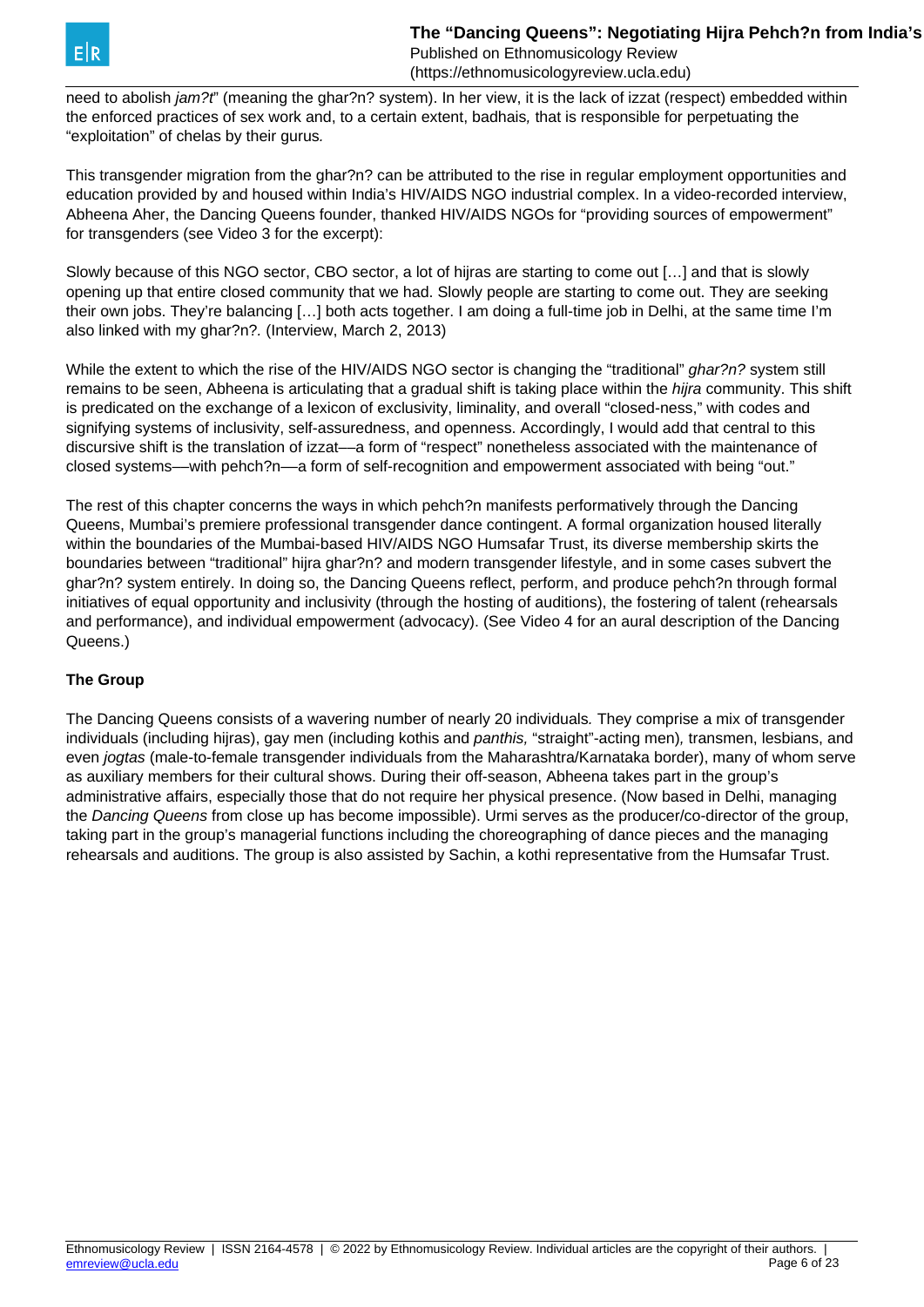The "Dancing Queens": Negotiating Hiira Pehch?n from India's Published on Ethnomusicology Review

(https://ethnomusicologyreview.ucla.edu)

<span id="page-6-0"></span>

**Figure 2: Members of the Dancing Queens at their auditions; photo by the author, October 5, 2012.**

Over the eight years of its development, the Dancing Queens's membership affiliation underwent a discursive transformation reflecting a larger emphasis towards gender and sexual inclusivity. These are illustrated in the following descriptions, which were published in 2009 and 2011 (respectively) on "Mumbai Pride's official weblog": "Dancing Queens is coming together of 20 male dancers who impersonate as women and perform dance numbers of all time famous Diva's of Hindi Cinema" and "'Dancing Queens' is a performance by drag queens of Aamchi Mumbai" (translated from Marathi as 'Our Mumbai'). A In 2015, an updated description of the group was published in a local journal advertisement of their pride performance:

Dancing Queens is a Mumbai-based LGBTQ dance troupe. Every year as a part of the Mumbai Pride Festival, Dancing Queen brings the spirit of Dance and Joy to the queer community. Under the Dancing Queens banner, members of the LGBTQ community bring their talent to the forefront in the form of different dance forms under different themes.<sup>16</sup>

The differences between these two statements, highlighted by a terminological shift from "female impersonators" and "drag queens" (published in 2009 and 2011, respectively) to "LGBTQ dance troupe" (published in 2015), illustrate the group's interest in gender and sexual inclusivity. In addition to reflecting gender and sexual inclusivity, these changes are also perhaps representative of a larger shift in discourse within Mumbai's––and other Indian––pride organizational committees from using terms normally associated with early (1990s) queer theory and early feminism, to global contemporary lexicons. (See Video 5 for an aural explanation of the Dancing Queens membership.)

In another video I produced in 2012 through Fulbright-mtvU, Abheena explains how inclusivity is part of the group's mission:

I think Dancing Queens is all about bringing the bridges together between homosexual, heterosexual, asexual, 'b-sexual,' whatever sexual community that you find it across. Here, we just tell people that is, 'Forget about your sexuality, forget about gender, just come and see this different world that you have not seen yet. And see that these people are also extremely normal and don't judge them anymore. Just let them have the same space that you have in life. And that is what Dancing Queens is all about. (Interview, October 2, 2012)

In this case, pehch?n is expressed through notions of self-awareness (by 'forgetting about gender'), feelings of normalcy surrounding issues of sexuality, and camaraderie (as opposed to traditional kinship associated with the hijra ghar?n?).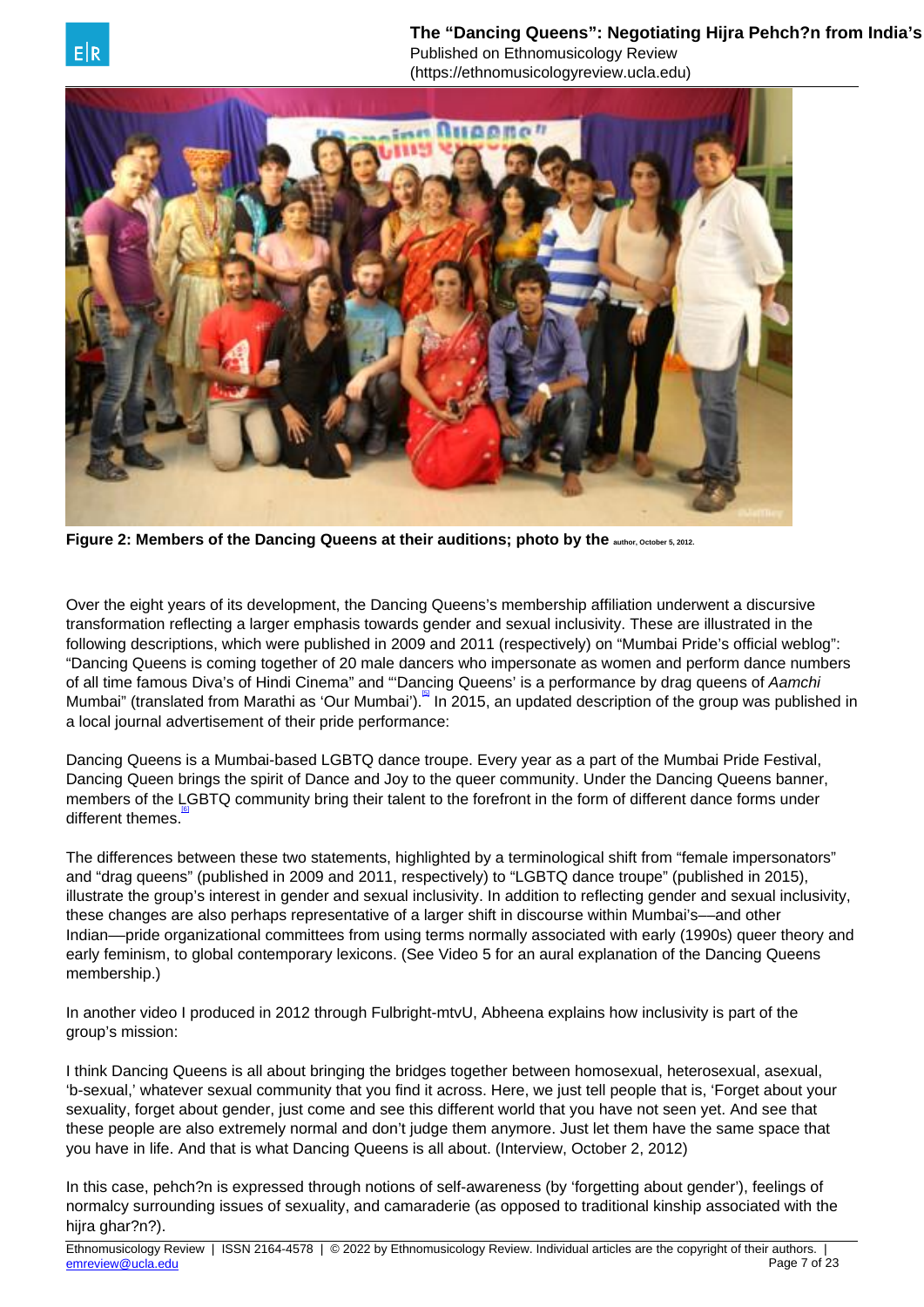## <span id="page-7-0"></span>Membership and the Audition Process

Notions of camaraderie are constituted through an unconventional approach to the guru-chela relationship. At the heart of the group is the relationship between Abheena and Urmi. The two met over ten years ago when Urmi joined the Humsafar Trust as an outreach worker. Abheena, who was serving as the organizations chair of outreach and development, immediately took Urmi under her wing because she "looked too thin to be out there in the field." The way their relationship blossomed thereafter is best expressed in an interview with Abheena and Urmi, her eldest daughter (See Video 6 for excerpt):

It's more than just a guru-chela relationship. I don't think it has much to do with that, because I never treat her as my disciple. I never treat her as my chela because I treat her equally. And she also makes sure that she respects all the freedom and all the kinds of opportunities that I provide her. […] Sometimes I'm her friend. Sometimes I'm her lover. Sometimes I'm her husband. I don't know what exactly. That's the kind of relationship that we have together and that makes us bonded to each other and keep both of us grounded. (Interview, March 20, 2013)

The pedagogy of equality that Abheena applies to her guru-ship is also reflected in the Dancing Queens organization. As a chair/mother of a formally recognized performance organization, Abheena appropriates and subverts the power dynamic implicit within the traditional hijra guru-chela relationship by cultivating legitimate opportunities for members to join. Through a formal audition process, Abheena is able to cultivate an initiative based on equal opportunity, inclusivity, and a fostering of talent. Notions of camaraderie are constituted by the group through the staging (and meta-staging) of auditions, where prospective dancing queens dance in front of judges for the chance to become Abheena's "daughters."

The Dancing Queens holds auditions on a yearly basis, although this is no science. I was able to record an audition in October 2012, which was held in anticipation of two performances scheduled to take place in conjunction with 2013 Queer Azaadi March. A description of their audition announcement was published on a website hosted by the group Gaysi: The Gay Desi (a colloquialism for 'Indian'), a Mumbai-based queer online publication that also hosts yearly open-mic events in coordination with the Queer Azaadi organizational committee. An excerpt from the announcement makes explicit appeals to individuals (homosexual, heterosexual, bisexual, transgender, queer, or otherwise) who "believe in the spirit of the Dancing Queens" and who have the "commitment and talent" to be part of their "family."<sup></sup>

The audition was attended by an audience of about 20 individuals associated with the NGO, and judged by five experts on music, dance, and all things LGBTIQ, were called in to take part in the judging process. Among the judges included Mangala Aher (a trained Bharatanatyam dancer who also happens to be Abheena's biological mother), Suhail Abbasi (founding member of the Humsafar Trust), Pallav Patankar (Director of HIV Programs at the Humsafar Trust), a director of Marathi film who will appear unnamed, and Laxmi Narayan Tripathi (transgender activist and Bharatanatyam dancer). The judges evaluated contestants according to a number of variables including: (1) "basic dancing ability, facial expressions and awareness of the stage"; (2) "presenting face and energy while dancing"; (3) openness and outness as an LGBT person; (4) ability to volunteer in administrative affairs if needed; (5) awareness and understanding of the Dancing Queens mission; and (6) overall commitment to dance as an art form.<sup>[\[8\]](#page-7-0)</sup> The judges' emphasis on "openness and outness as an LGBT person" as well as "awareness and dedication to the Dancing Queens mission" articulates the importance of pehch?n not only in theory, but also as a practical standard used to evaluate talent potential and membership affiliation. This contradicts with conventional ghar?n? systems, which determine membership on an individual, relational level. As opposed to izzat, which grows gradually through the production of various forms of "service" to the family, pehch?n is a moral standard that gurus—and a chosen body of judges—employ as a principle for membership.<sup>[9</sup>]

## Rehearsals and Concerts

In addition to being reflected through an audition process, pehch?n is performed in rehearsals and concerts. The planning of rehearsals and concerts follows a progressive sequence as follows:

Stage 1: Brainstorming about the concept (Abheena, Urmi and Madhuri)

Stage 2: Conceptualization of songs and plan of execution

## (Abheena, Urmi, and Madhuri)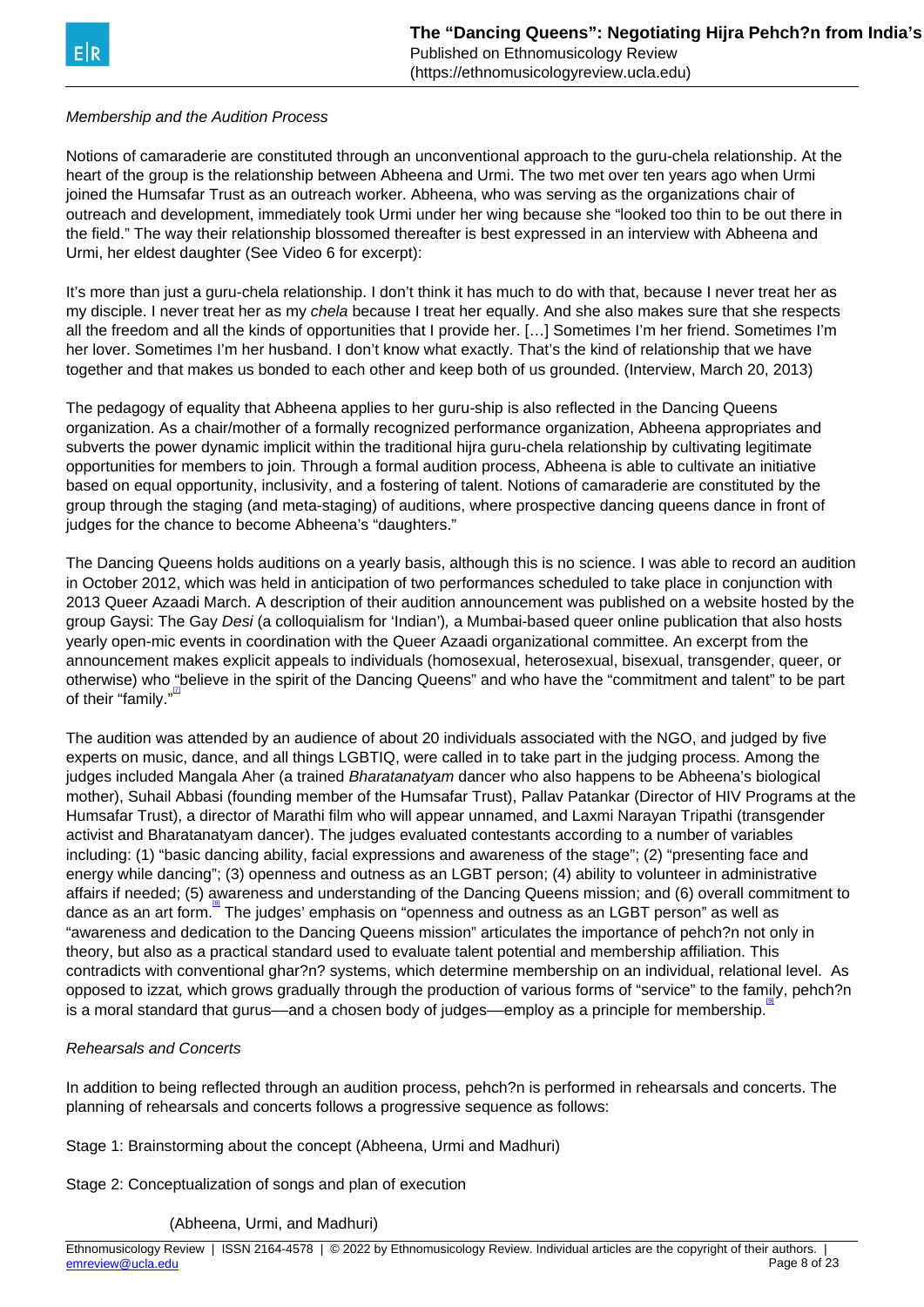<span id="page-8-0"></span>Stage 3: Finalizing the "look" of the dancers and dancing sequence (Abheena)

Stage 4: Selection of dancers (Abheena Urmi, and Madhuri)

Stage 5: Editing of songs (Rohit and Urmi)

Stage 6: Rehearsals and choreography (Abheena, Urmi, Madhuri, and Naren)

Stage 7: Final directions and stage set-up (Abheena)

Stage 8: Final rehearsals and dress rehearsals (everyone)

Stage 9: Show (everyone)

Stage 10: Party and evaluation of the show for improvement (everyone)

Rehearsals are generally held two to three months before a concert is scheduled and taking place inside the Humsafar Trust drop-in space, and are scheduled at fixed intervals of time––usually two to three hours––since time blocks are coordinated with other support group sessions and rehearsals for other performance groups. Following a typical general progression, rehearsals are more sparsely spaced in the leading three months before the performance, and become more frequent in number during the "dress rehearsal" period leading into the performance.

When Abheena is out of town, Urmi manages the rehearsal logistics and the teaching of chosen choreography. Dancers treat her as students treat their instructors, and Urmi handles the responsibility professionally. Although a number of dancers may in fact be Urmi's daughters (even her husband has participated in the past), she approaches her responsibility with an air towards egalitarianism. As a group with a social message, upsetting the ideology of egalitarianism would be to upset the disciplinary grounds upon which the LGBTIQ ideals are founded.

Concert spaces are generally chosen according to their availability, proximity to the Humsafar Trust, and whether or not the managers of the space are receptive to the goals of the group and the larger aims of the Queer Azaadi movement. In Mumbai––and other Indian cities––it is common for LGBQ and in particular transgender-sponsored events to be denied access to performance, club and bar venues, because of concerns about their sexual proclivity and/or association with the hijra community. Therefore, as a gender and sexually-inclusive performance group, the Dancing Queens must navigate societal stigmas associated with both homosexuality and transgenderism. In addition to these larger social concerns, a concert space is also chosen based on the availability of an elevated stage, reasonably large audience space, and dressing room. More often than not, the Dancing Queens dressing room is fortified by a volunteer "bouncer"––Sachin, or an employee or volunteer from the Humsafar Trust––who prevents unknown admirers of the group from entering without permission. The dressing room provides a liminal "holding cell" for items and performers intended for staging, while also preventing the unwanted gaze––benign or otherwise––from intruding in on relatively private, intimate affairs of inter-performer social bonding (see Figures 3 and 4).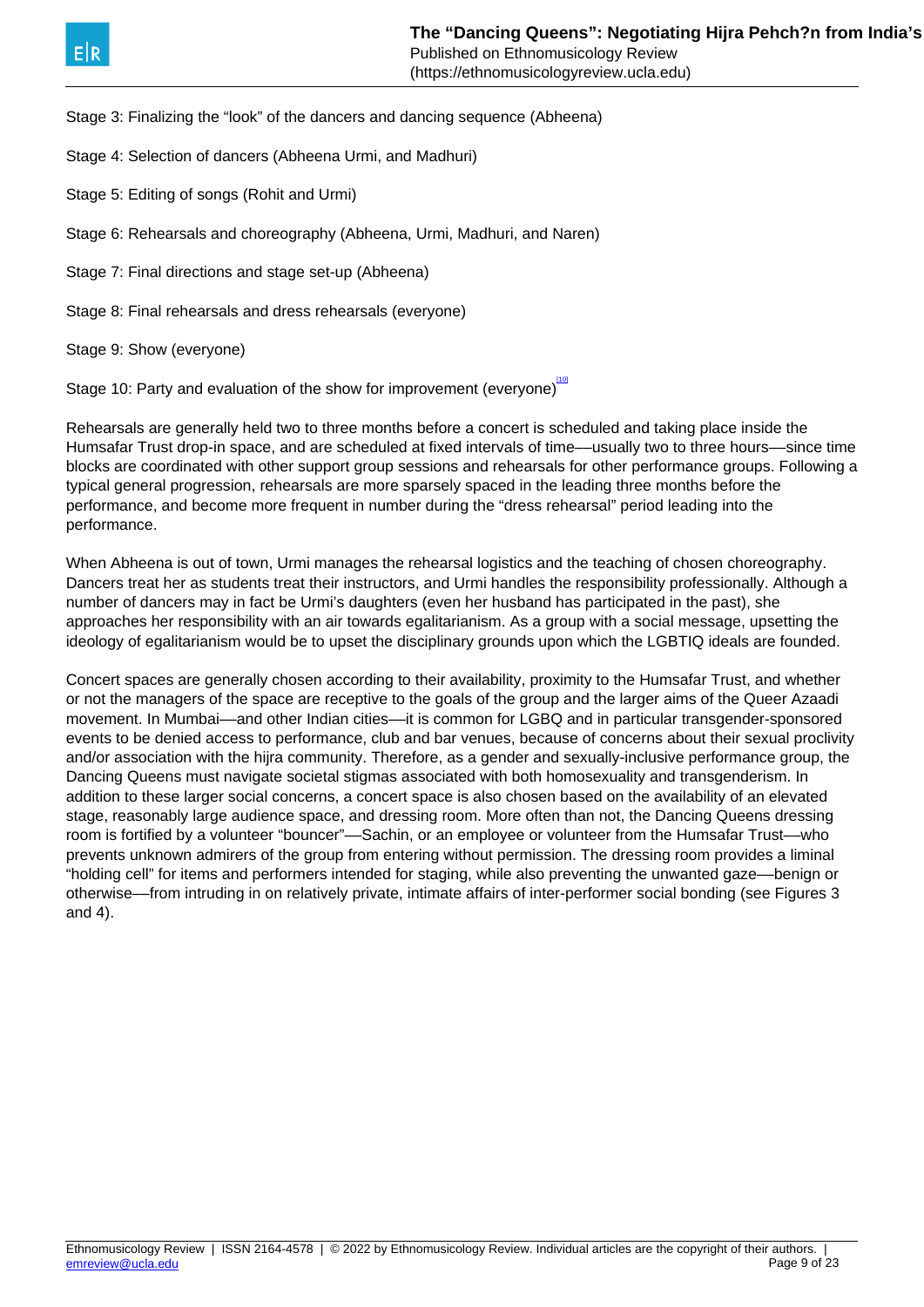

**Figure 3: Urmi applying her make-up backstage at the 2012 "Rhythm of India" performance by the Dancing Queens; photo by the author, October 2, 2012.**



**Figure 4: Photo of the author backstage at the 2012 "Rhythm of India" performance by the Dancing Queens; photo credit Ryan Ballard, October 2, 2012.**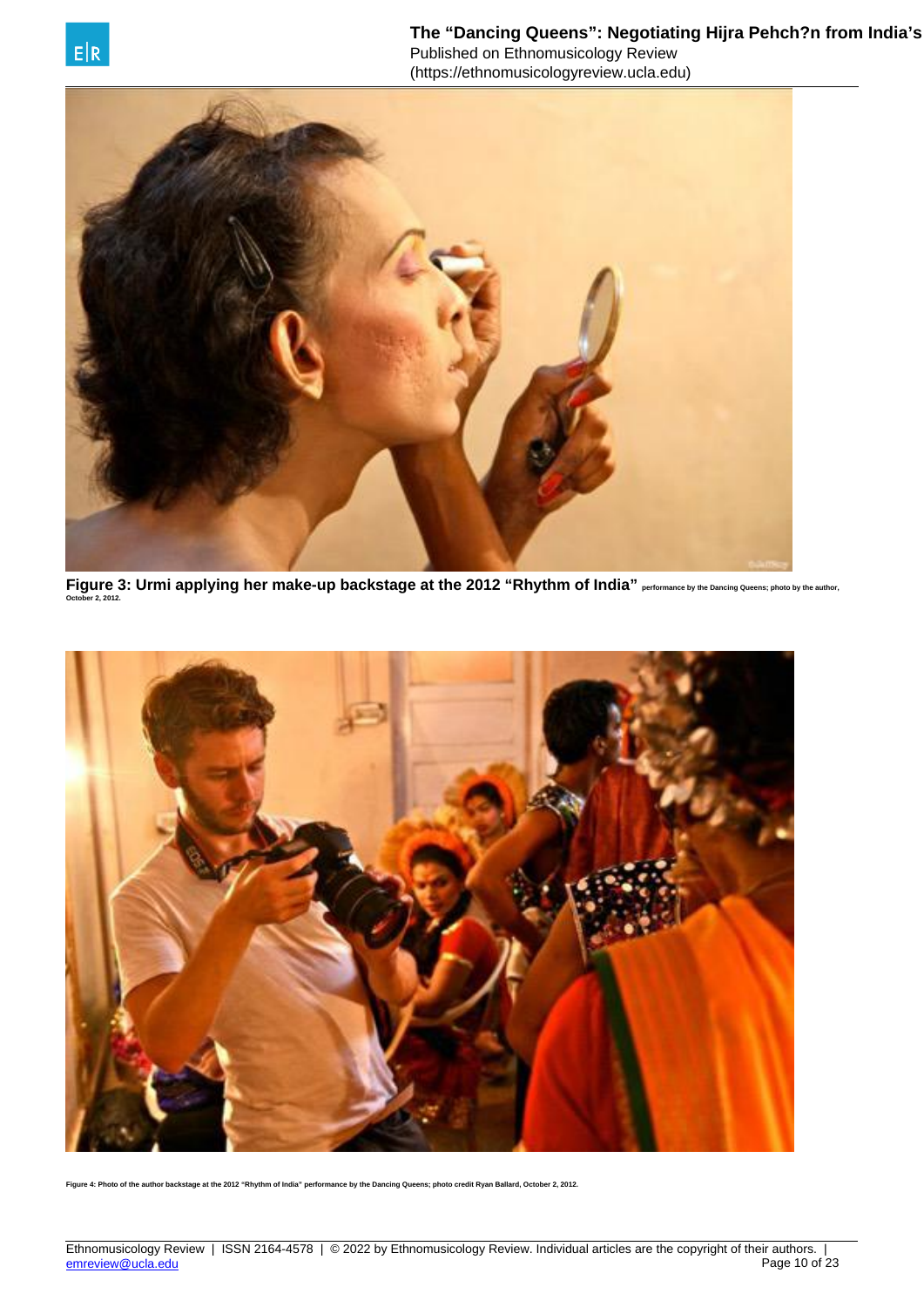## <span id="page-10-0"></span>Music and Dance Content

Songs and dance numbers are chosen by Abheena and Urmi along a number of attributes. These may include their relevance towards the larger mission to educate and empower, what is "in vogue" at the moment, what may seem visually attractive, and what advances the Dancing Queens's aims of inclusivity. Music consists of a wide range of material, ranging from Bollywood numbers to Marathi, Punjabi, and even Kannada folk song. Styles of dance range from sanitized versions of Lavani--- a Maharashtran folk dance that has a tradition of cross-dressing––to heteronormative forms like Garba––a Gujarati dance literally meaning "womb" performed during Navratri celebrations. Out of the five performances I have seen, however, visible markers of the dholak, harmonium, or dance associated with badhais, are not included.

More often than not, song items are chosen after a concert theme has been identified. The theme for an eight-year anniversary performance in January 2015 was entitled "The Journey of Dancing Queens," and featured a reflexive look at the group's "humble beginning as Lavani performers" and its eight-year transition into an eclectic LGBTIQ dance contingent. An excerpt from the description of the performance reads:

This year's theme is "The Journey of Dancing Queens". The members of the troupe will take us back to time to their humble beginning as lavani performers and gradually growing into a dance troupe performing Bollywood hits in varied dance forms in a time span of 8 years. At this years dance show we will get to see dance forms like Lavani, Bollywood, Classical, Mujra, Ballet, Salsa, Bhangra and many more. This is an event you surely do not want to miss!

Other performance themes reflect an equal interest in genre diversity. The title for the December 2012 performance was "Rhythm of India," and featured an eclectic array music and dance including (in order) Mujra (North Indian courtesan dance), Dandiya and Garba (both Gujarati folk dances), modern Bhangra (Punjabi folk dance), Lavani, Belly Dance, Jogappa/Jogta (male-to-female transgenders of the temple) folk dance from Karnataka, and classic and contemporary Bollywood.

## Performance Structure

Concerts are advertised and open to the public. They are ticketed in the range of around 100-500 INR (Indian Rupees), or depending on the circumstances, whatever the attendee is able to give. "Photo chelas" like myself may be admitted for free, although they usually donate to the cause. Concerts are hosted by one or two MCs holding microphones, and generally begin with a prayer followed by a short speech. At the December 2012 concert, Abheena and Sumit, a young paanthi associated with the Dancing Queens, began the evening with a short prayer to Ganesh. This was followed by a four-minute speech highlighting the Dancing Queens's mission statement, a description of previous performances, a *sher* (short poem), and an appeal to the audience. The performances that followed conformed more or less to the chosen genres, and ranged from two to three songs per genre. Table 2 in the Appendix contains a transcription of the event to accompany the summary.

The first number consisted of a set of three songs interwoven into one Mujra (a courtly dance genre from North India conventionally performed by women and/or kothis). The dance featured two alternating leads (Urmi and Madhuri), alternating groups of back-up dancers in elaborate North Indian dress, and a musical tapestry consisting of the Bollywood songs "Sun Lo Tum Chilman Uthegi Nahin" ('The Flame Will Not Rise') from the film Kisna: The Warrior Poet (2005), "Kaise Mukhde se Nazre Hataun" ('I Can't Take My Eyes Off of Your Face') from the film English Babu Desi Mem (English Sir, Indian Madam, 1996), and "Tohfa Kabool" ('I Accept Your Gifts, but…') from the film Ghungroo (1983).<sup>[\[12\]](#page-10-0)</sup> Urmi and Madhuri's gestures sensually exhibited abhinay, following the choreography of the original numbers. The dancing contained some elements of eroticism, but none that transgressed the heteronormative boundaries already established in the Bollywood versions. In these cases, Urmi and Madhuri were not "impersonating" female dance or dancers queerly or satirically (like a burlesque), but performing the queer on a constative transgender platform.

Although Mujra itself can be considered distinctly *queer* repertoire (kothis regularly perform this genre of dance especially in Uttar Pradesh and other areas in North India) the lead dancers identify as transgender and/or transsexual. In both cases, therefore, it would be inaccurate to say that these transgender women were cross-dressing, dragging, and/or "female impersonating"––all essentialist terms based on the primacy of heteronormative notions of the gender binary. Judith Butler came across this very "theoretical conundrum" in the documentary film Paris Is Burning, which featured a transsexual performer character alongside "female impersonators." In her resulting essay entitled "Gender is Burning" (1993), Butler posited that transsexuals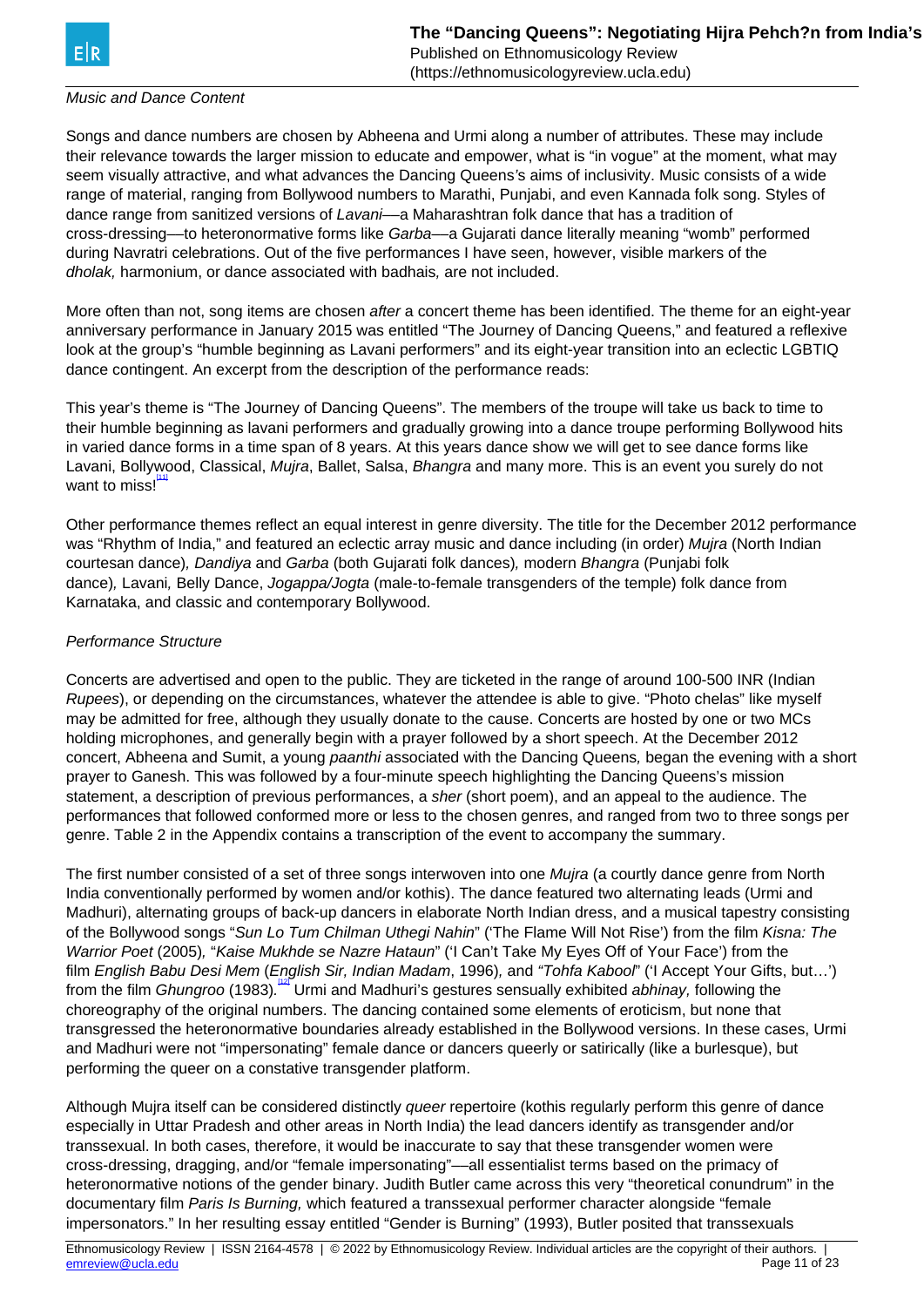The "Dancing Queens": Negotiating Hiira Pehch?n from India's

Published on Ethnomusicology Review (https://ethnomusicologyreview.ucla.edu)

exceeded the framework of gender performativity—and therefore queerness—because of their "desire" to be non-performative. Accordingly, Madhuri and Urmi are performing gender by constituting on the surface that which is already there inside of them––the (constative) identity of trans-womanhood. For the two dancers, it is the "bodies that matter" in their gender narratives, not their subversion of them. I would extend this postulation further, however, to suggest that the staging of their "gender non-performative" performance in an LGBTIQ context constitutes pehch?n not only through the constitution of their identities, but also through the performative subversion of the queer. In other words, as non-performative transgender dancers in a gender performative context, Urmi, Madhuri, and the Dancing Queens are *queering* the queer, and in doing so, validating their transgender identities (see Video 7).

Transgender pehch?n is also constituted on the hand through the group's appropriation of heteronormative dance. The Mujra was followed by folk dances traditionally associated with (heterosexual) marriage: Garba (a word derived from the Sanskritic word for 'womb' for a Gujarati folk dance performed during the festival of the Goddess Navratri), Dandiya (a Gujarati folk dance performed after Garba during Navratri), and Bhangra (a Punjabi folk dance associated with the harvest). The inclusion of a diverse range of performative modes and traditionally heterosexual folk genres in particular utilize the strategy of appropriating and disrupting established codes of heteronormativity. The postmodernist interest in reworking performance material already available––something which has been achieved in countless other queer performances from Pratibha Parmar's film Khush to the entirety of Madonna's persona––provides the Dancing Queens an opportunity to critique notions of transphobia, homophobia, racism, and sexism. In these heterosexual contexts, therefore, it is through the appropriation of heteronormative codes and signifying systems that provides the Dancing Queens leverage for the constitution of transgender *pehch?n* in front of an LGBTIQ audience. As opposed to the *Mujra* and Lavani, in these cases, transgender performers are not subverting the queer, but positioning themselves alongside.

In a later scene, pehch?n is staged in an explicitly politicized tone. Approximately 30 minutes into the performance, immediately following the Bhangra performances, Abheena and Sumit immediately interject with (loosely) rehearsed playful banter that also happens to be informative. Appearing as though he were disappointed with something, Sumit enters the stage shouting, "This won't work. This won't work!" Abheena responds: "Why wouldn't this work?" Sumit then goes on to explain how the audience saw performances from north India and Gujarat, but still have not seen Lavani, a folk genre from Maharashtra. Then, Abheena explains to Sumit that she happens to be wearing a Lavani outfit, and Sumit calms down. This transitions into an anecdote about Abheena's coming out story and specifically, how her mother accepted her identity as a transgender woman after years of denial, which then leads into a statement about the "Dancing Queens initiative" (see Video 8):

One of the initiatives of Dancing Queens is that the LGBT community, sexual minorities, we want that their parents accept them. There are many LGBT people who have suicidal tendencies because their parents don't accept them. Do you know that it took ten years for my mother to accept me for who I am? (See time marker 29:46 in Appendix).

After this rather explicit display of "pehch?n," the performance resumes with Lavani dance and a special performance from Abheena's mother, Mangala Aher. Here, pehch?n and "pehch?n" are constituted simultaneously by Abheena's dancing biological mother.

The second half of the performance progresses into slightly more provocative music and dance forms. Following the Lavani performances by Abheena and other hijras (which constitute pehch?n in similar ways to the Mujra), a relatively sexually provocative Belly Dance is performed, followed by a traditional Jogappa/Jogta folk dance from Karnataka called Karaga (which from a queer perspective is even more conservative than Garba), and then a series of old and new Bollywood numbers. The event eventually concludes with a disco song from the 2012 hit movie Student of the Year. Ultimately, while the inclusion of (homo)sexually-charged music and dance suggests a reversion to disempowering music and dance forms, their staging within a largely queer space and its presence alongside heteronormative folk genres represents a larger (queer) strategy of appropriating mainstream notions of unacceptability. The staging of traditionally illicit forms alongside heteronormative folk genres therefore appears not so much to shock (for the sake of shocking), but to "stage alongside" (for the sake of education) while also serving the group's larger initiative of inclusion.

## **Preliminary Conclusions**

The transgender identity of the Dancing Queens is evident in the group's various performative manifestations of pehch?n. I have constructed a table (see Table 1) to further illustrate the ways the group translates hijra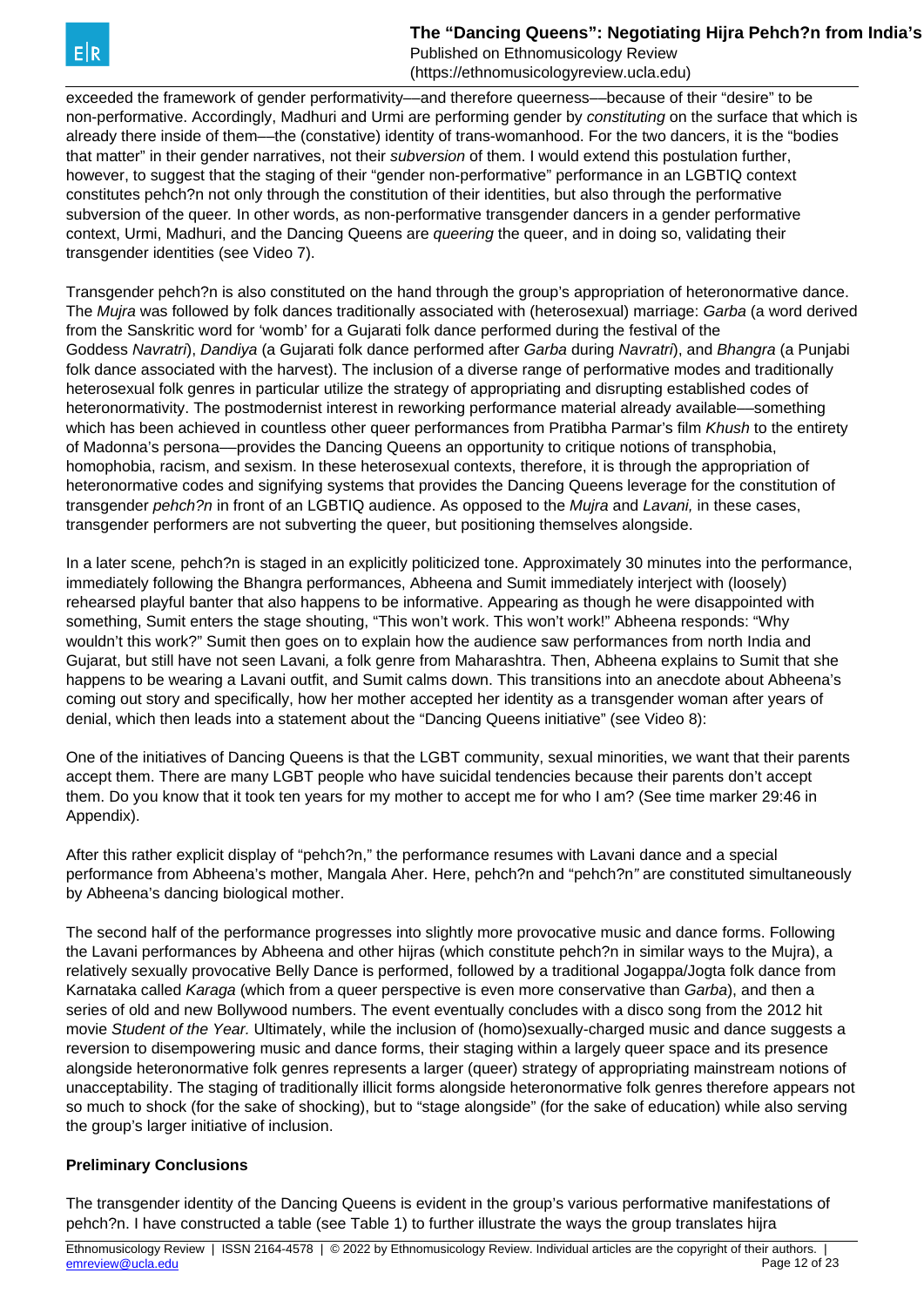

## The "Dancing Queens": Negotiating Hijra Pehch?n from India's

Published on Ethnomusicology Review (https://ethnomusicologyreview.ucla.edu)

badhai––wherein the organizational emphasis izzat is performed––to staged forms of transgender performance––wherein pehch?n is constituted. While differences between the performance forms may be as stark as those between hijra and kothi performance (see Morcom 2013), this list contains some notable distinctions. Among them include the use of political rhetoric as a means of making visible the traditionally invisible, performing for non-profit fundraising as opposed to personal gain, assuming managerial and pedagogical structure that are distinct from one another and separate from traditional family-based structure, the emphasis on musical talent, the emphasis of transgender over hijra, and the spirit of inclusiveness and eclecticism.

| Table 1                                                                                                      |                                         |                                                                                              |
|--------------------------------------------------------------------------------------------------------------|-----------------------------------------|----------------------------------------------------------------------------------------------|
|                                                                                                              | Hijra Badhai                            | The Dancing Queens                                                                           |
| <b>Organizational Emphasis</b>                                                                               | Izzat                                   | Pehch?n                                                                                      |
| <b>Performance Context</b>                                                                                   | Private houses, streets                 | <b>Public Stage</b>                                                                          |
| <b>Performance Length</b>                                                                                    | 15-30 minutes                           | 1-2 hours                                                                                    |
| <b>Performers</b>                                                                                            | $4 - 5$                                 | $3 - 10$                                                                                     |
| <b>Repertoire</b>                                                                                            | Regional badhai folk, filmi songs       | Wide-ranging, except badha                                                                   |
| <b>Content/Meaning</b>                                                                                       | Highly religious, auspicious (implicit) | Political, LGBTQ equality (exp                                                               |
| <b>Instrumentation</b>                                                                                       | Acoustic, dholak, harmonium             | Recorded                                                                                     |
| <b>Presence of Sexuality</b>                                                                                 | Not explicitly sexual                   | Sanitized codes of sexualit                                                                  |
| Pedagogy                                                                                                     | Mother/daughter relationship            | Teacher/student relationship, reh                                                            |
| <b>Social Context</b>                                                                                        | Ghar?n?, familial way of life           | "Modern Ghar?n?" and/or a formal extrac                                                      |
| <b>Social Organization</b><br>Hierarchic structure with explicit rules and systems<br>of rewards/punishments |                                         | Managerial structure, "democr                                                                |
| <b>Membership</b>                                                                                            | Case-by-case basis                      | Auditioned, formal process                                                                   |
| <b>Function</b>                                                                                              | Primary source of income                | Fundraising initiative                                                                       |
| Income                                                                                                       | Rs. 500 - 10,000 / performance          | Rs. 10,000 - 50,000 / performa                                                               |
| <b>Class</b>                                                                                                 | Classless/Very Low                      | <b>Middle Class</b>                                                                          |
| Hijras and some kothis of heterogenous<br>Demographics<br>caste/religious backgrounds                        |                                         | Mostly <i>hijras, kothis, panthis,</i> other tra<br>heterogenous caste/religious backgrounds |
| <b>Religion</b>                                                                                              | A mix of Hindu and Muslim customs       | Secular / Hindu ideology                                                                     |
| <b>Participation in Mainstream</b><br><b>Society</b>                                                         | Renouncers, social outsiders            | Mainstreamers, social outsid                                                                 |
| <b>Visibility</b>                                                                                            | Visible but secretive                   | Visible and transparent                                                                      |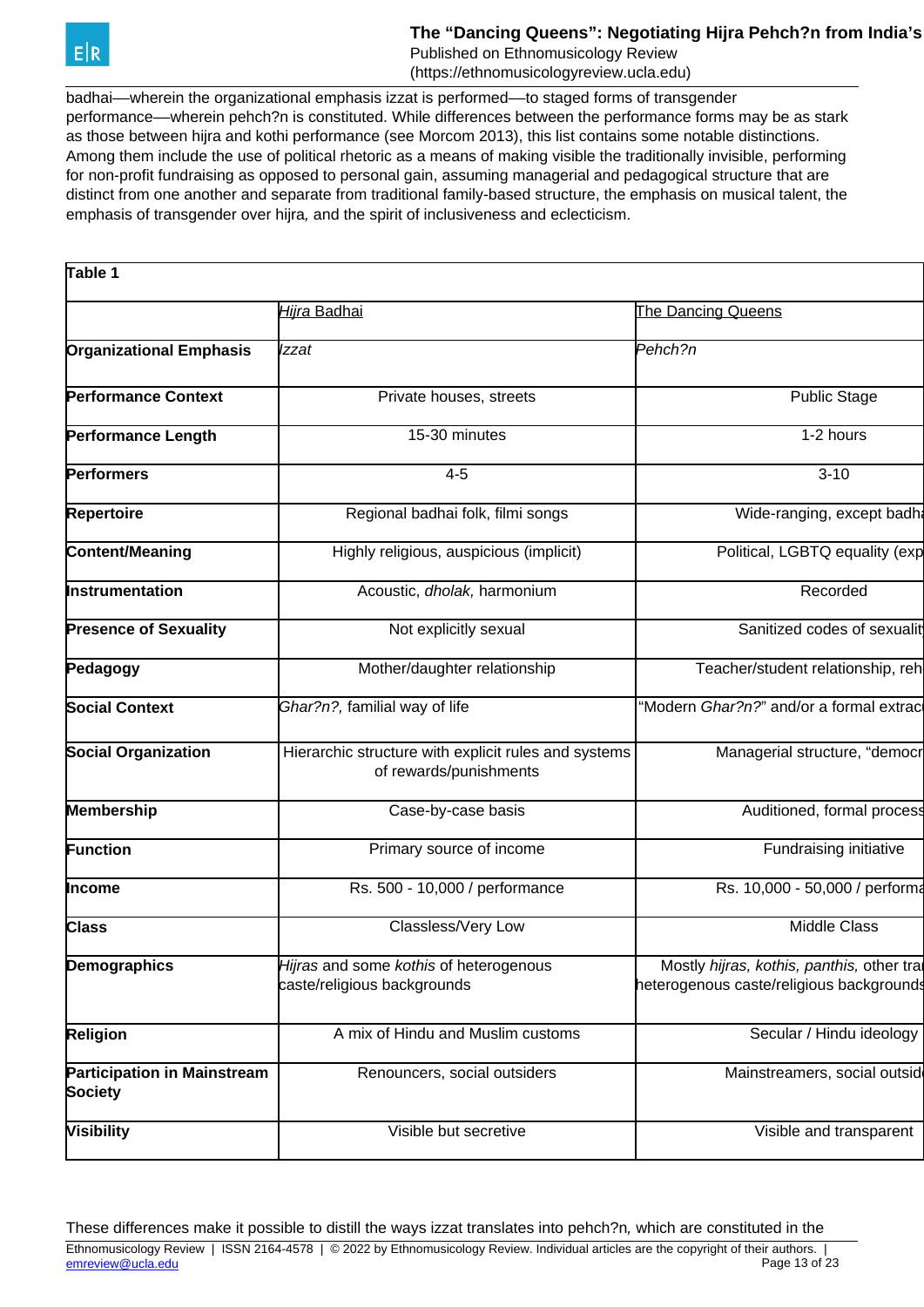## following list:

- Whereas izzat denotes "honor" or "respect," pehch?n denotes "identity," "recognition," or "acknowledgement."

- Whereas izzat connotes respect for others, pehch?n connotes respect for the self.
- Whereas izzat manifests through belonging, pehch?n is constituted through difference.
- Whereas izzat is socially granted (through 'service'), pehch?n is individually fostered.
- Whereas izzat is something gradually gained (or lost), pehch?n is something one has or does not have.
- Whereas izzat is based on exclusive membership, pehch?n is based on inclusivity.
- Whereas izzat is subjectively perceived, pehch?n is objectively judged.

Whereas izzat is a social currency that governs the relatively closed occupational system based on (semi-)hereditary membership, pehch?n is applied within an open occupational system based on the individual.

Whereas izzat is the socio-cultural capital that may determine one's social rank within ghar?n? hierarchy, pehch?n is a tool employed by all hijras regardless of social stature.

Whereas izzat "empowers" a hijra community through notions of spiritual reverence and superstition, pehch?n empowers the individual.

Whereas izzat is something rarely discussed yet implied within the social organization of badhais, pehch?n is explicit part of their socio-political agenda and discursive power of LGBTIQ identity politics.

Whereas the socio-linguistic roots of izzat is derived from notions of sexual abstinence and/or denial, pehch?n is derived from the embrace of open discourse surrounding sex and gender identity.

Whereas izzat is reflected, performed and produced through badhais, pehch?n is reflected, performed and produced through staged, eclectic performance forms.

## **Applying an (Ethno)historical Model to Hijra Music and Dance Practice**

How are we to understand both the performance and discursive practices of the Dancing Queens in relation to what is already "known," or at least written, about "dancing queens" in India?

The practice of men playing women's roles in theater––a distinctly "queer" approach to transgender––is nothing new to South Asia. Patanjali's grammatical text, the Mahabhasya (150 BCE), describes male actors who play females as bhrukumsa, one who "flutters his brows." And the Natyashastra (2-4th century CE), South Asia's ancient music and dance treatise containing forms of Hindustani and Karnatak music, mentions *rupanusarini*, the " imitation" of men and women taken roles in the opposite gender (Hansen 2002:163). The most popular transgender performance forms in Bombay before the British takeover in 1818 were Tamasha—a Persian word signifying "entertainment" or "show"—which incorporated earlier styles such as Gondhal, Ovada, and Turra-Kalagi, as well as Lavani; Nachya Poryas—dancing boys—were also popular, and courtesans are said to have learned their melodies and dance movements from them (ibid.:166). During Indian nationalism, as new forms of gender representation began to emerge under the rise of respectable Indian woman, drag performers were gradually displaced from the stage. Today, gender non-conforming practices surface subtly in mainstream film and drama, and through illegal, or recently legalized, illicit forms like bar dance and badhai.

The term "Dancing Queens" is a vestige of Mumbai's long held tradition of bar dance. A simple Google search of "Mumbai's Dancing Queens" will yield a series of article results related to the subject. For instance, an Afternoon Despatch & Courier article entitled "Mumbai's Dancing Queens" published on July 17, 2013––around the time the Supreme Court lifted the ban on Mumbai's dance bars––contains a description of bar dancing life (without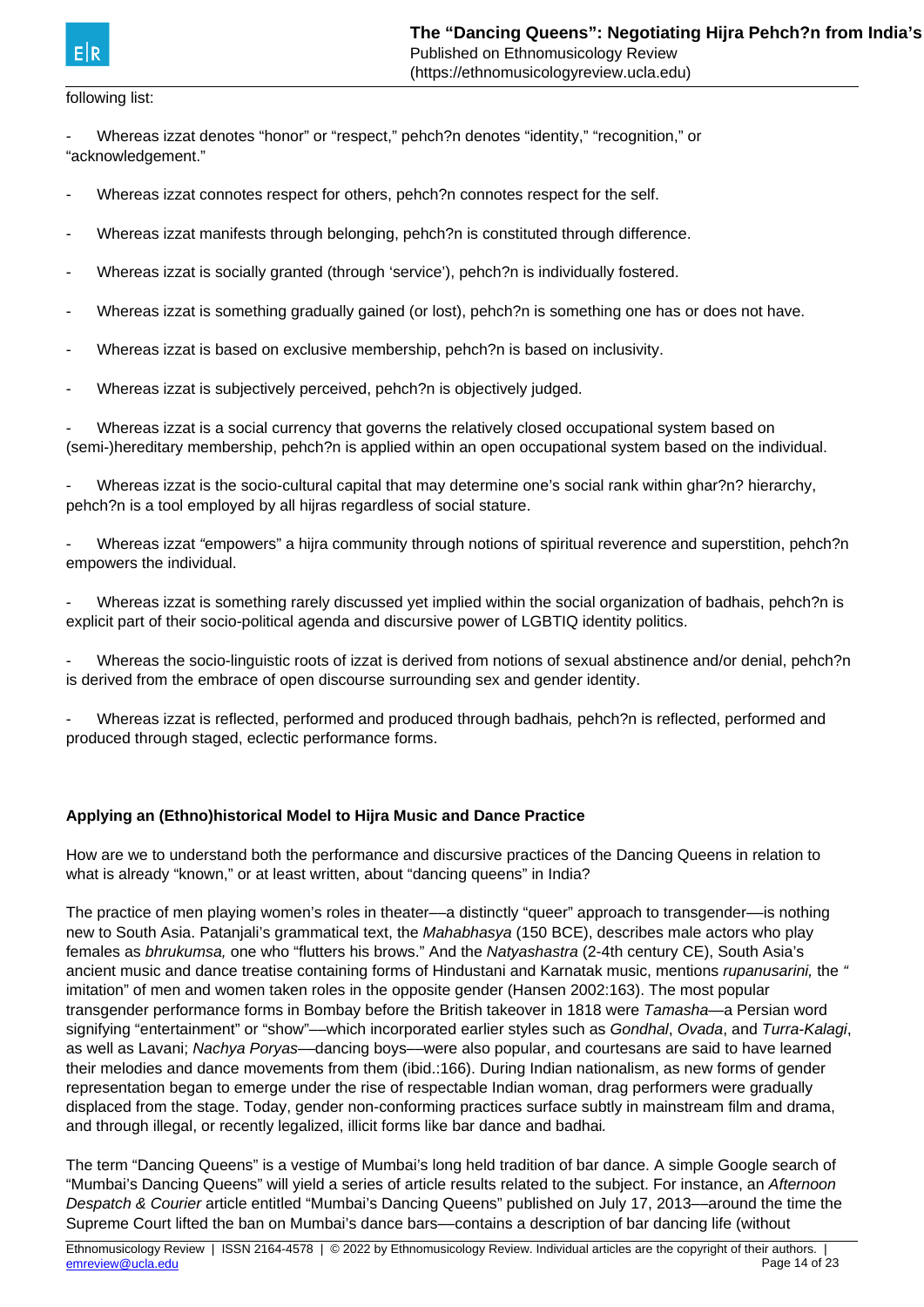<span id="page-14-0"></span>mentioning our Dancing Queens). A Daily Mail article entitled "Dancing Queens Makes a Comeback" published on July 16, 2013, contains a journalistic ethnography of bar dancers (still with no reference to our group).

Through the appropriation of the term "dancing queens," the group positions themselves against and/or subverts illicit forms of drag performance, and in doing so, leverages their dance as a counter narrative to the degeneration of the queer and hijra community. The group even functions as a sort of rehab for "fallen hijras" through pehch?n. In her budding days as a dancer, Abheena recognized the visceral appeal of music and dance in "overcoming the initial jitters people feel on the mention of sexuality" and founded the Dancing Queens to provide a professional outlet for musically inclined transgender women.<sup>[\[14\]](#page-14-0)</sup> In one of the first interviews I conducted with her, Abheena explained that although she bar-danced in the "drag style" for some time, "I was at a stage where I needed a different kind of audience; I needed an audience that would appreciate me for who I am":

I started to realize the kind of guys I would attract, but I was not comfortable with it. The reason why I did it is to have that kind of thrill. It's a different kind of feeling. After a while I realized that it as not worth it, because once you remove that makeup, you get a different kind of reaction. All the attraction is gone. [Bar dancing] was a humiliation for the real talent that I have. Ultimately talent is something which will only cherish if people appreciate it. If I don't get my appreciation, I won't get satisfied. (Interview September 9, 2010)

lates her personal experience to her Dancing Queens daughters. Just as bar dance failed to "click" with her, Abheena recognizes that its form impedes efforts to cultivate pehch?n.

Through the staging of queer repertoire within an LGBTIQ context, the Dancing Queens moves away from the socially transgressive mode of badhai performance, sex work, bar dance (and other forms of "service" associated with disempowering displays of servitude to the guru) towards a middle class, secular, and politically-charged frontier. In doing so, the group subverts hijra customs through a reconstitution of the guru-chela relationship. But, while the Dancing Queens is *queering* (subverting) the hijra through various means, as non-performative transgenders in a gender performative context, they are also *transgendering* the queer. That is, they are bringing their hijra (and kothi) daughters and sisters into the queer domain.

Ultimately, transgender pehch?n is achieved through the group's appropriation of both hetero- and homo-normative codes and signifying systems. This provides the Dancing Queens leverage for the empowerment of their dancers as well as a vast array of repertoires that make it possible to attract large, diverse audiences in order to disseminate their messages. If making explicit the implicit, staging the liminal, or of "outing" the once "closeted" is reified in the Dancing Queens performance, then as their audience, we are not only enjoying a carefully choreographed show, but also witnessing the emergence of a new hijra out of the historical closet and onto the global stage. She is a finely dressed hijra, a proper hijra, a respectable hijra, and one that identifies her pehch?n in modern terms.

| Table 2 - Transcription of "Rhythm of India" |                |                                                |                                                                                                                                                                                                                                                                                                          |
|----------------------------------------------|----------------|------------------------------------------------|----------------------------------------------------------------------------------------------------------------------------------------------------------------------------------------------------------------------------------------------------------------------------------------------------------|
| <b>Time Code</b>                             | <b>Details</b> | <b>Song Titles</b>                             | <b>English Translation and media links</b>                                                                                                                                                                                                                                                               |
| 0:00                                         | Song           | Tera Pyaar Pyaar<br>Pyaar                      | "Your love"                                                                                                                                                                                                                                                                                              |
| 0:15                                         | Prayer         | Vakratunda<br>Mahakaya Suryakoti<br>Smaaprabha | Traditional prayer to Ganesh commonly performed to start all kinds of cer                                                                                                                                                                                                                                |
|                                              |                |                                                | http://greenmesg.org/mantras_slokas/sri_ganesha-vakratunda_mahakaya                                                                                                                                                                                                                                      |
| 0:42                                         | Dialogue       |                                                | Welcome everyone to the 7th year celebrations. Please clap. Do you kno<br>meaning of Dancing Queens? Our aim to create awareness about sexual<br>Sometimes talking about these issues of homosexuality, transgender cau<br>palatable to the public. And so our aim is to talk about these issues through |

#### **Appendix**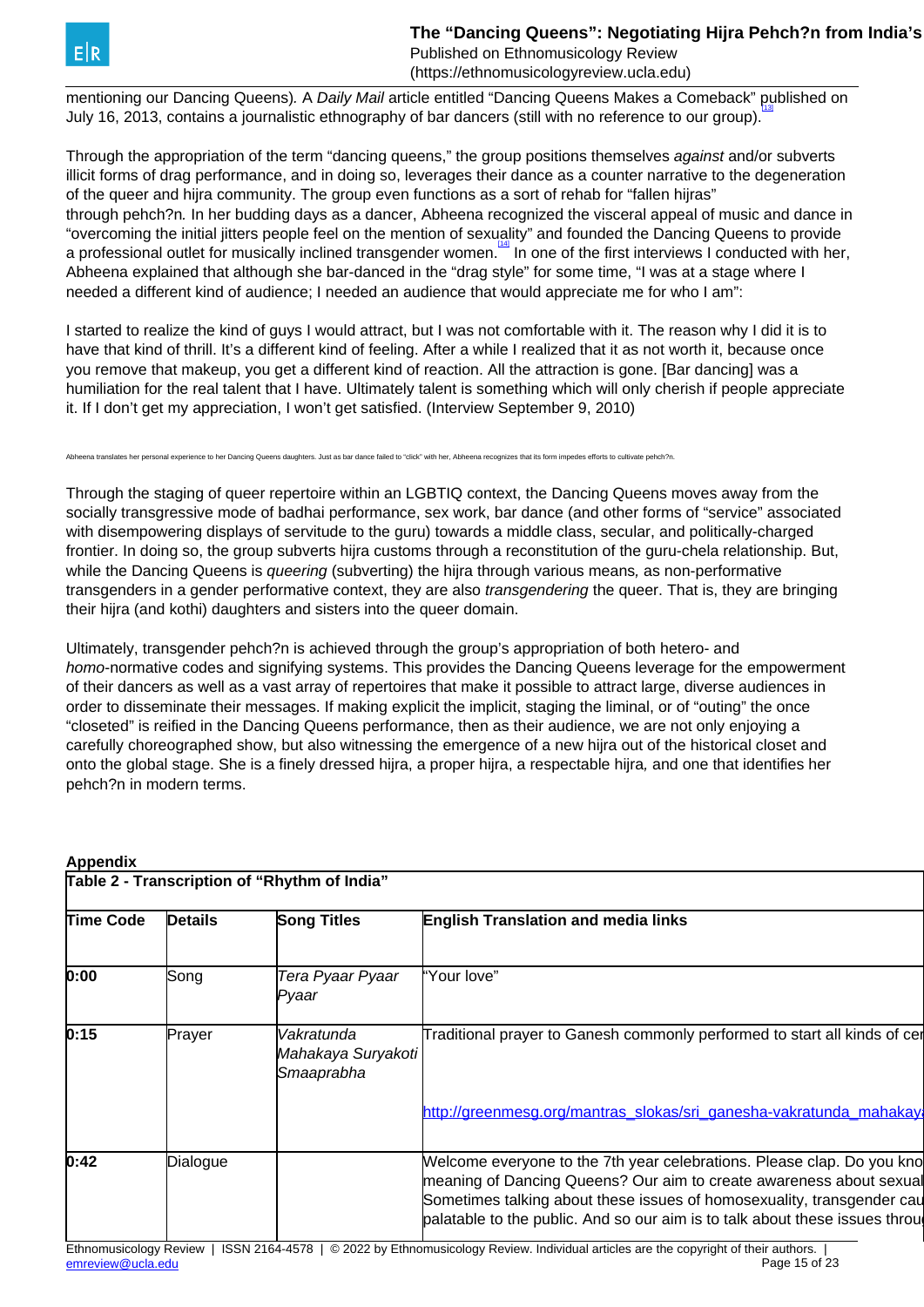**Table 2 - Transcription of "Rhythm of India"**  of dance, so people can come and interact with us, and work towards nor issues. Every year has a theme. What's the theme this year. In the past we've do Dixit, 70s, tribute to the 60's heroines. What do you hear in your heart? .. has rhythm. We have so many dances in India, so many rhythms and so celebrating Rhythms of India. - Our first introduction - Is Ada se Baath Ki Ki Dil Chura Gaye Hum Toh Samjhe The Boot App toh dhadkan suna gaye "You spoke with such an elegance That you Stole my Heart I took you for a silent-one And you spoke with your heartbeat instead" (audience claps) So Let's start with our favorite, Mujra. (audience claps) 4:35 Song Sun Lo Tum The Flame Will Not Rise": <http://www.youtube.com/watch?v=tH7QQAduxh8> [3] **8:30** Song Kainse Mukhde Se Nazre Hataun "I Can't Take My Eyes Off Your Face": <http://www.youtube.com/watch?v=htf6V2df9xQ> [4] **11:50** Song Tohfa Kabul Hain Humein "I Accept Your Gifts But…": <http://www.youtube.com/watch?v=sIO8Lv-64g4> [5] **16:04** Dialogue **Dialogue Commence. People are busy**, they've been practising for wee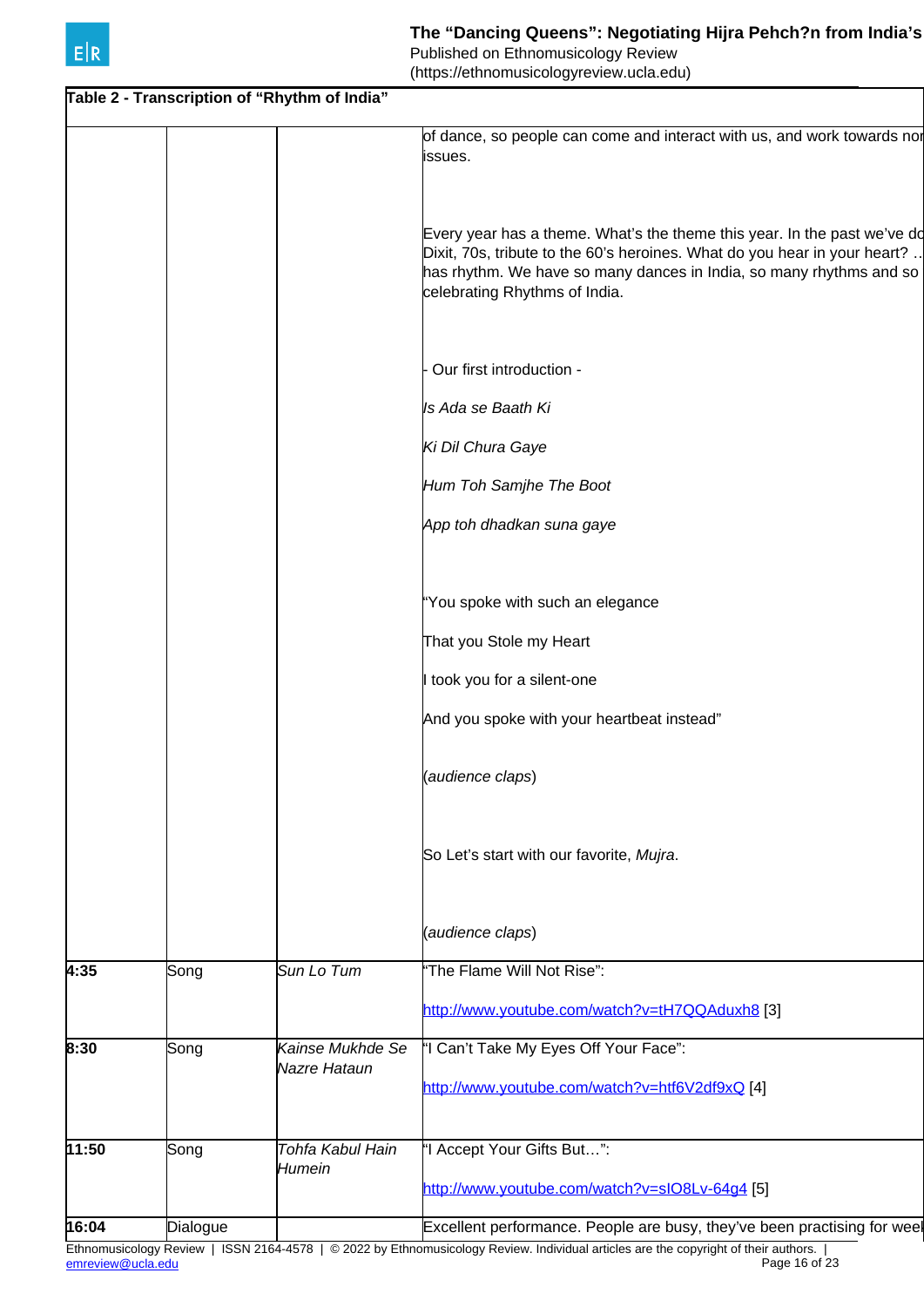

## The "Dancing Queens": Negotiating Hijra Pehch?n from India's

Published on Ethnomusicology Review

(https://ethnomusicologyreview.ucla.edu)

|       |          | Table 2 - Transcription of "Rhythm of India" |                                                                                                                                  |
|-------|----------|----------------------------------------------|----------------------------------------------------------------------------------------------------------------------------------|
|       |          |                                              | credible.                                                                                                                        |
| 16:37 | Dialogue |                                              | Now we move from Mujra, the choice of the Nawab's (royal land owners)<br>Now we move west to Mumbai which has Dandiya and Garba. |
| 17:21 | Song     | (unclear)                                    |                                                                                                                                  |
| 17:45 | Song     | Dholida Dhol                                 | 'The Dhol," a Gujarati Folk Song:                                                                                                |
|       |          |                                              | http://www.youtube.com/watch?v=FTo4Cvaes60 [6]                                                                                   |
| 19:13 | Song     | Odhoni Odhu Ude<br>Jayee                     | "My Scarf Flies in the Air," a Gujarathi Folk Song:<br>http://www.youtube.com/watch?v=lh5iipp-JcA [7]                            |
| 20:00 | Song     | (repeated)                                   |                                                                                                                                  |
| 23:07 | Dialogue |                                              | Please clap!                                                                                                                     |
|       |          |                                              | Some jokes about Sardarje and now going back to the north to Punjab's                                                            |
| 24:10 | Song     | Ek Omkar                                     | http://en.wikipedia.org/wiki/lk_Onkar [8]:                                                                                       |
|       |          |                                              | http://www.youtube.com/watch?v=xxob7YNUM14 [9]                                                                                   |
| 24:50 | Song     | Bari Barsi Khatan                            | Traditional Punjabi Wedding Song                                                                                                 |
| 26:15 | Song     | Hulle Hula Re Hulle                          | Traditional Punjabi Wedding Song                                                                                                 |
| 27:31 | Song     | <b>Bhootni Ke</b>                            | http://www.youtube.com/watch?v=JKbmf9RHDtY                                                                                       |
| 29:46 | Dialogue |                                              | Sumit: Abinaji, this won't work.                                                                                                 |
|       |          |                                              | Abina: What wouldn't work?                                                                                                       |
|       |          |                                              | Sumit: No no no this absolutely wouldn't work.                                                                                   |
|       |          |                                              | Abina: But why? I've shown you such beautiful dances, so many whistles<br>claps, so what wouldn't work?                          |
|       |          |                                              | Sumit: Many whistles, good. Claps, good. We've seen dances, very good<br>like to ask you now. So we saw the Mujra?               |
|       |          |                                              | Abina: Yes, we saw the Mujra. Say Salam Alaikam!                                                                                 |
|       |          |                                              | Sumit: Adaab adaab adaab                                                                                                         |
|       |          |                                              | Abina: Yes, did you like her, the one who performed Mujra?                                                                       |
|       |          |                                              | Sumit: Yeah yeah, what excellent Mujra that was. Wasn't it guys?                                                                 |
|       |          |                                              | Abina: Focus focus Sumit, we are conducting a show over here.                                                                    |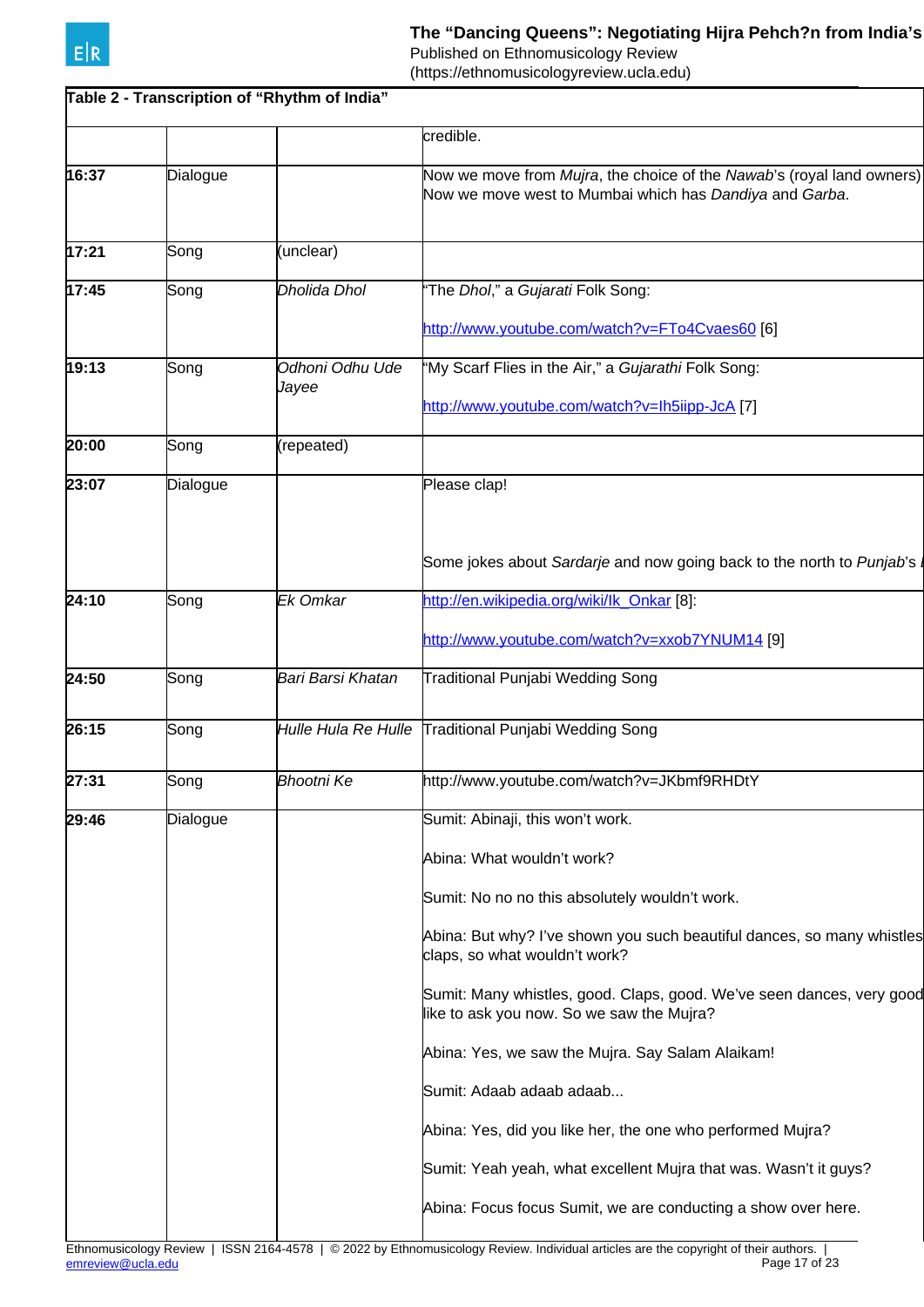|       |      | Table 2 - Transcription of "Rhythm of India" |                                                                                                                                                                                                                                                                                                                      |
|-------|------|----------------------------------------------|----------------------------------------------------------------------------------------------------------------------------------------------------------------------------------------------------------------------------------------------------------------------------------------------------------------------|
|       |      |                                              | Sumit: Yes yes, focus focus. So we did the garba afterwards?                                                                                                                                                                                                                                                         |
|       |      |                                              | Come look here! So we did Bhangra there as well?                                                                                                                                                                                                                                                                     |
|       |      |                                              | Abina: Yes.                                                                                                                                                                                                                                                                                                          |
|       |      |                                              | Sumit: Ok so where are we now?                                                                                                                                                                                                                                                                                       |
|       |      |                                              | Abina: Mumbai.                                                                                                                                                                                                                                                                                                       |
|       |      |                                              | Sumit: So we are in Mumbai and why have you not shown me any Lavan                                                                                                                                                                                                                                                   |
|       |      |                                              | Abina: gasps                                                                                                                                                                                                                                                                                                         |
|       |      |                                              | Sumit: See see, how beautiful is the saree, what delicateness!                                                                                                                                                                                                                                                       |
|       |      |                                              | Abina: Thank you!                                                                                                                                                                                                                                                                                                    |
|       |      |                                              | Sumit: so should we have the Lavani or not?!                                                                                                                                                                                                                                                                         |
|       |      |                                              | (audience cheers)                                                                                                                                                                                                                                                                                                    |
|       |      |                                              | Abina: Ok ok, but I'd like to say something first. One of the initiatives of D<br>is that the LGBT community, sexual minorities, we want that their parents<br>There are many LGBT people who have suicidal tendencies because the<br>accept them. Do you know that it took ten years for my mother to accept<br>am? |
|       |      |                                              | Sumit: Guys, this is a very big thing that it took ten years, to understand h<br>have any suggestion for how to proceed?                                                                                                                                                                                             |
|       |      |                                              | Abina: Yes, I do have some advice, a suggestion. I talked to my mother a<br>that we always think about what brings about change in a society. So ped<br>once an Indira Gandhi is born, Jhanci's Ki Rani is born, that will change t<br>thought, if we want to instill change, why not start at home.                 |
|       |      |                                              | Sumit: Yes, that is very correct.                                                                                                                                                                                                                                                                                    |
|       |      |                                              | Abina: So Sumit, do you know that there is a surprise item in this perform                                                                                                                                                                                                                                           |
|       |      |                                              | Sumit: Oh yeah? Yes, we like surprises don't we?                                                                                                                                                                                                                                                                     |
|       |      |                                              | Abina: Guys, do you like surprises? Ok, so keep watching!                                                                                                                                                                                                                                                            |
|       |      |                                              | Sumit: Please clap, DQ presents Rhythms of India.                                                                                                                                                                                                                                                                    |
|       | Song | Mala Zao Dya na                              | "Let Me Go Home, It's Midnight":                                                                                                                                                                                                                                                                                     |
|       |      | Ghari                                        | http://www.youtube.com/watch?v=EVRzHpDwSP4 [10]                                                                                                                                                                                                                                                                      |
| 37:09 | Song | Disla Ga Bai Disla                           | 'I Saw Him, I Saw Him":                                                                                                                                                                                                                                                                                              |
|       |      |                                              | http://www.youtube.com/watch?v=lCiUi LKkoM [11]                                                                                                                                                                                                                                                                      |
| 40:00 | Song | Valsa                                        | Kakhet Kalsa Gavala The Pot of Water is in Your Arms, But the Village is Searching for it," a N<br>Lavani song                                                                                                                                                                                                       |
|       |      |                                              |                                                                                                                                                                                                                                                                                                                      |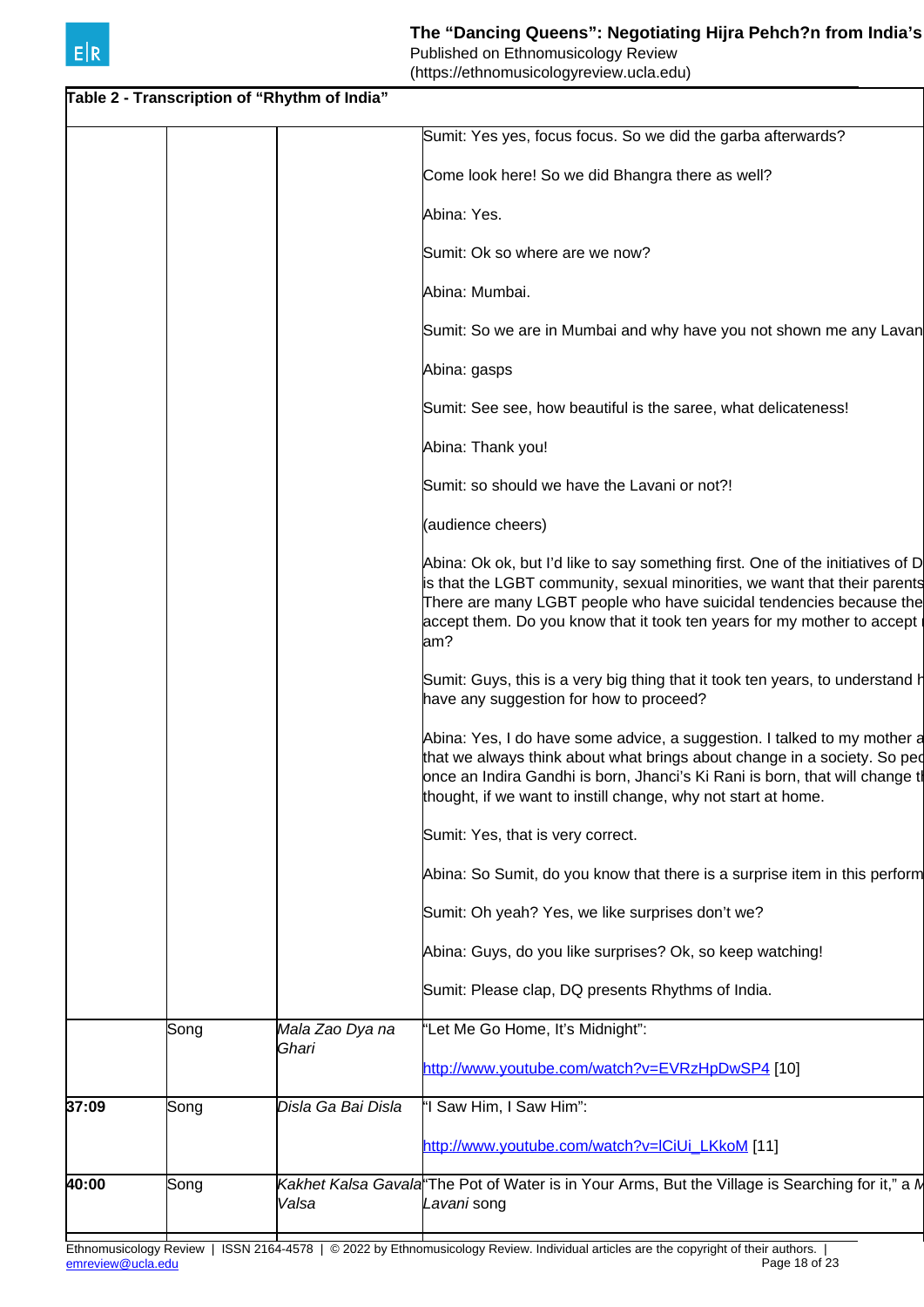

# The "Dancing Queens": Negotiating Hijra Pehch?n from India's

Published on Ethnomusicology Review

(https://ethnomusicologyreview.ucla.edu)

|       |          | Table 2 - Transcription of "Rhythm of India" |                                                                                                                                          |
|-------|----------|----------------------------------------------|------------------------------------------------------------------------------------------------------------------------------------------|
| 43:18 | Dialogue |                                              | Coming up is belly dance!                                                                                                                |
| 43:51 | Song     | Maiya Maiya                                  | 'O Mother, O Mother":                                                                                                                    |
|       |          |                                              | http://www.youtube.com/watch?v=-0V_4q7v0HY [12]                                                                                          |
| 45:40 | Song     | Aga Bai Halla<br>Machaye                     | 'Oh Dear, There is Cacophony in My Heart":                                                                                               |
|       |          |                                              | http://www.youtube.com/watch?v=VQIn_3NYa1Q [13]                                                                                          |
| 46:30 | Song     | Instrumental                                 |                                                                                                                                          |
| 48:03 | Dialogue |                                              | (audience claps)                                                                                                                         |
|       |          |                                              | Have you guys had some food? Then scream louder!                                                                                         |
|       |          |                                              | Now we are presenting something different, about the performer, she is a<br>fasten your seat belts. We are moving towards the South now. |
|       |          |                                              | But first a Sher -                                                                                                                       |
|       |          |                                              | You are that kind of a bird                                                                                                              |
|       |          |                                              | birds take flight and that sky is all that they know                                                                                     |
|       |          |                                              | But you guys are those birds                                                                                                             |
|       |          |                                              | For whom even the sky seems not enough!                                                                                                  |
|       |          |                                              | (unclear)                                                                                                                                |
|       |          |                                              | lThe next dance is from Karnataka.                                                                                                       |
| 50:30 | Song     | Mundi, Mundi<br>Viyagane                     | Folk Music from Tamil Nadu                                                                                                               |
|       |          |                                              | http://www.youtube.com/watch?v=W4ZttHrEnso [14]                                                                                          |
| 53:45 | Dialogue |                                              | second part of the <tamil dance=""></tamil>                                                                                              |
| 54:54 | Song     | (unclear)                                    | <b>Instrumental Folk Music</b>                                                                                                           |
| 57:15 | Dialogue |                                              | And now some Bollywood numbers                                                                                                           |
| 57:45 | Song     | Aa Re Pritam Pyare                           | "Come Here, Oh My Dear":                                                                                                                 |
|       |          |                                              | http://www.youtube.com/watch?v=DwOFjXP3BqY [15]                                                                                          |
|       |          |                                              |                                                                                                                                          |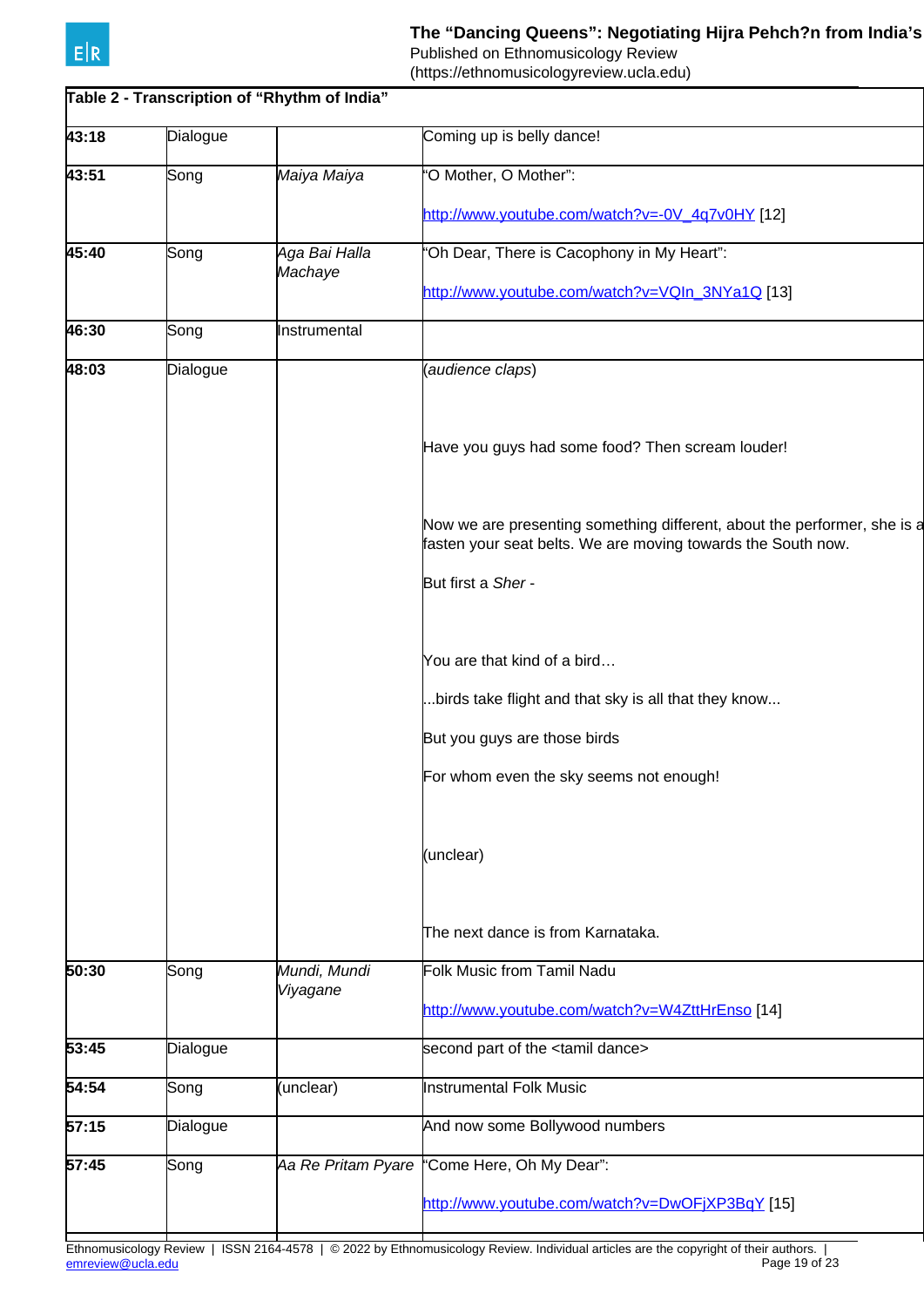(https://ethnomusicologyreview.ucla.edu)

| Table 2 - Transcription of "Rhythm of India" |          |                                           |                                                                                        |
|----------------------------------------------|----------|-------------------------------------------|----------------------------------------------------------------------------------------|
| 1:00:00                                      | Song     | (repeated)                                |                                                                                        |
| 1:00:35                                      | Song     | Aa Ante<br>Amalapuram                     | http://www.youtube.com/watch?v=htnO7XWage0 [16]                                        |
| 1:01:55                                      | Song     | Naka Muka                                 |                                                                                        |
| 1:04:05                                      | Song     | Mere Photo Ko<br>Seene                    | 'Glue My Photograph to Your Heart":<br>http://www.youtube.com/watch?v=6Y5SDIsUALs [17] |
| 1:05:55                                      | Dialogue | (unclear)                                 |                                                                                        |
| 1:07:50                                      | Song     | Party Abhi Baki Hai                       | "The Party's Not Over Yet":<br>http://www.youtube.com/watch?v=Yb9FUnmoGEY [18]         |
| 1:09:50                                      | Song     | Disco Song<br>from Student of the<br>Year | "Crazy for Disco":<br>http://www.youtube.com/watch?v=mcL6ZErM49Q [19]                  |

## **References**

Abhu-Lughod, Lila. 2000. Veiled Sentiments: Honor and Poetry in a Bedouin Society. Berkeley: University of California Press.

Butler, Judith. 1990. Gender Trouble: Feminism and the Subversion of Identity. New York: Routledge

–––---. 1993. Bodies That Matter: On the Discursive Limits of "Sex." New York: Routledge.

Clifford, James and George E. Marcus, eds. 1986. Writing Culture: The Poetics and Politics of Ethnography. Berkeley: University of California Press.

Cohen, Lawrence. 1995. "The Pleasures of Castration: Tee postoperative Status of Hijras, Jankhas and Academics." Sexual Nature, Sexual Culture 6(1):276-304.

du Perron, Lalita. 2013. "The Language of Seduction in Courtesan Performance." In Music, Dance, and the Art of Seduction, edited by Frank Kouwenhoven and James Kippen. Delft: Eburon Academic Publishers, 317-330.

Geertz, Clifford. 1973. The Interpretation of Cultures. New York: Basic Books.

Hansen, Katheryn. 2002. "A Different Desire, a Different Femininity: Theatrical Transvestism in the Parsi, Gujarati, and Marathi theaters 1850–1940." Queering India: Same-Sex Love and Eroticism in Indian Culture and Society, edited by Ruth Vanita. New York and London: Routledge, 163–180.

Harbert, Benjamin. 2010. "Doing Time: The Work of Music in Louisiana Prisons." Ph.D. dissertation, University of California, Los Angeles.

Iorcom, Anna. 2013. *Illicit Worlds of Indian Dance: Cultures of Exclusion.* New York: Oxford University Press

Neuman, Daniel. 1990. The Life of Music in North India: The Organization of an Artistic Tradition. Chicago: University of Chicago Press.

n, Dard. 2004. "A House of Music: The Hindustani Musician and the Crafting of Traditions." Ph.D. dissertation, Columbia University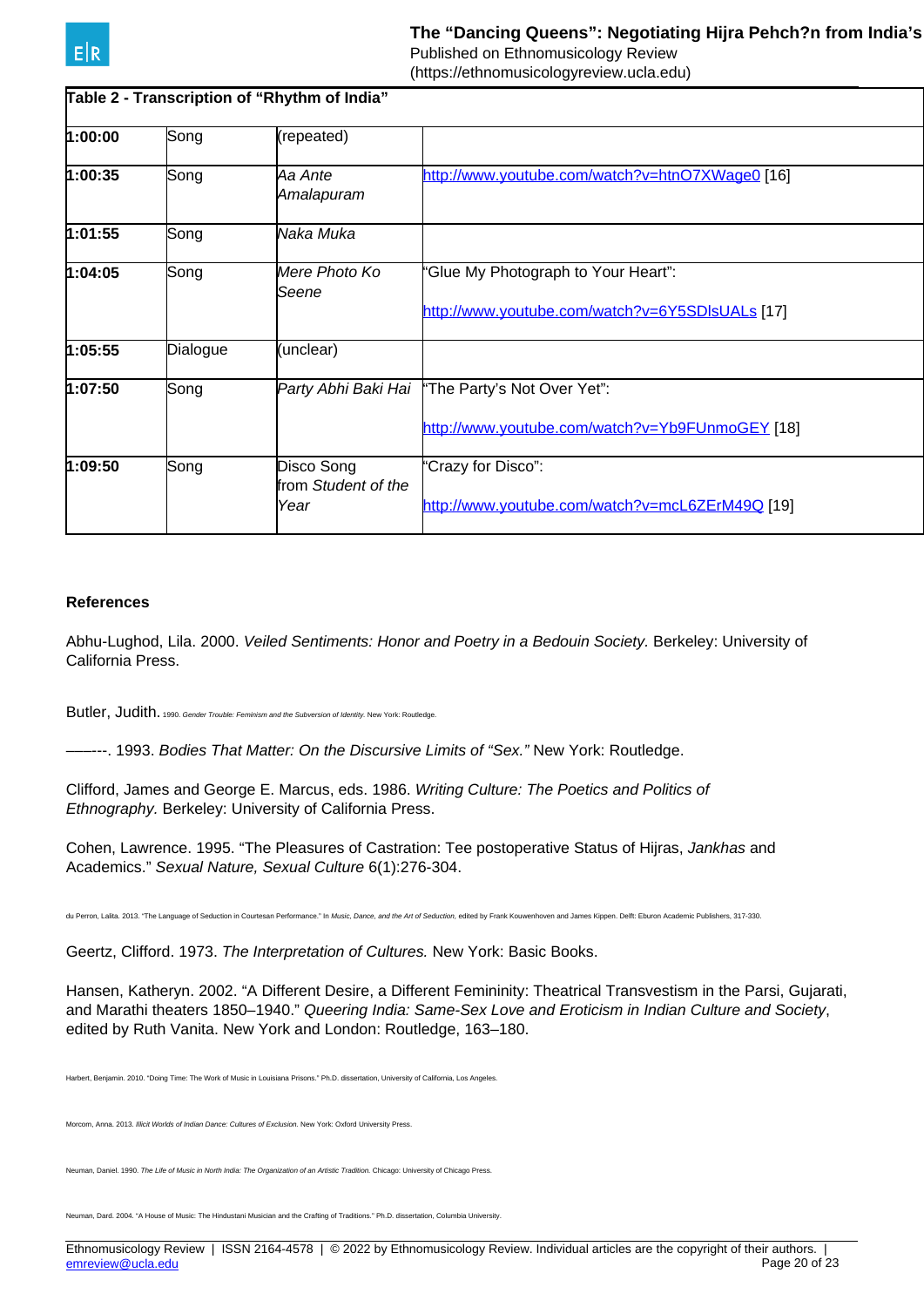<span id="page-20-0"></span>

Parmar, Pratibha. 1993. "That Moment of Emergence." In Queer Looks: Perspectives on Lesbian and Gay Video, edited by Martha Gever, John Greyson, and Pratibha Parmar. New York: Routledge, 3-11.

Reddy, Gayatri. 2005. With Respect to Sex: Negotiating Hijra Identity in South India. Chicago: University of Chicago Press.

Rooke, Alison. 2009. "Queer in the Field: On Emotions, Temporality, and Performativity in Ethnography." In Queer Methods and Methodologies: Intersecting Queer Theories and Social Science Research, edited by Kath Browne and Katherine J. Nash. Surrey, England: Ashgate, 25-41.

Soneji, Davesh. 2012. Unfinished Gestures: Devadasis, Memory, and Modernity in South India. Chicago: University of Chicago Press.

Sugarman, Jane. 1997. Engendering Song: Singing and Subjectivity at Prespa Albanian Weddings. Chicago: University of Chicago Press.

Weidman, Amanda. 2006. Singing the Classical, Voicing the Modern: Postcolonial Politics of Music in South India. London: Duke University Pr

## **Notes**

 $\blacksquare$  These include the Humsafar Trust, Solidarity and Action against the HIV Infection in India (SAATHII), the South India AIDS Action Programme (SIAAP), Sangama, and Alliance India Andhra Pradesh (AIAP).

 $^{[2]}$  $^{[2]}$  $^{[2]}$  See the SAATHII organizational website for a description of the program: <u>http://www.saathii.org/projects/pehchan</u> [20]

 $^{\boxplus}$  Grizzly *Man,* directed by Werner Herzog, at time marker 40:00.

 $4$  I have observed the word *ghar?n?* employed in relationship to hijras in all of the research sites visited including urban Mumbai, Lucknow, Chennai and surrounding secondary sites in Kanpur (Uttar Pradesh), Surat (Gujarat), Kalyan (Maharashtra), and Koovagam (Tamil Nadu). The term is also documented in Gayatri Reddy's 2005 landmark ethnography With Respect to Sex.

 $\frac{5}{3}$  See the following pages for a description:

https://[queerazaadi.wordpress.com/2009/07/29/fund-raising-event-dancing-queens-on-saturday-1-august-2009/](http://queerazaadi.wordpress.com/2009/07/29/fund-raising-event-dancing-queens-on-saturday-1-august-2009/) [21], <https://queerazaadi.wordpress.com/2011/01/26/28th-january-2011-performance-by-dancing-queen/> [22], and <https://queerazaadi.wordpress.com/2011/01/24/26th-january-2011-ek-madhavbaug-dancing-queens/> [23]

[\[6\]](#page-20-0) See the following page for a description:

[http://www.justdial.com/events/Mumbai/Dancing-Queens-Presents-The-Journey-of-Dancing-Queens-Woh-7-Saal/E](http://www.justdial.com/events/Mumbai/Dancing-Queens-Presents-The-Journey-of-Dancing-Queens-Woh-7-Saal/EV625423) [V625423](http://www.justdial.com/events/Mumbai/Dancing-Queens-Presents-The-Journey-of-Dancing-Queens-Woh-7-Saal/EV625423) [24]

[\[7\]](#page-20-0) See the following page for the excerpt: <http://gaysifamily.com/2012/10/03/dancing-queen-auditions-mumbai/> [25]

**ELA** These parameters are based on the audition sheets held at the time, and later revised in an email from Abheena Aher which was received on February 27, 2015.

 $\mathbb{P}$  The film can be viewed in its entirety on the Fulbright-mtvU website: <http://fulbright.mtvu.com/jroy/2012/11/06/welcome-to-mumbai/> [26]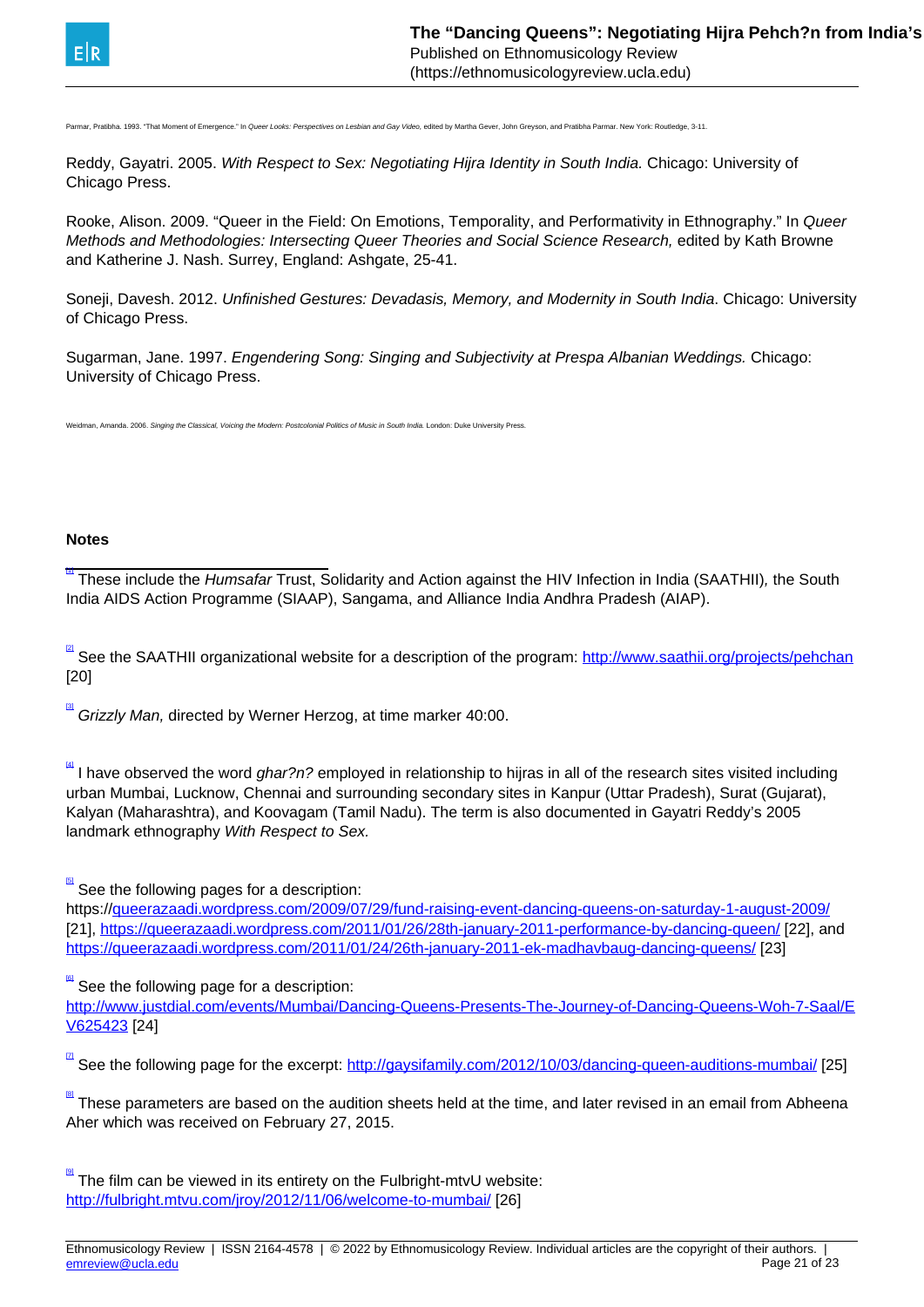<span id="page-21-0"></span>

[\[10\]](#page-21-0) These parameters are based from an email from Abheena Aher which was received on February 27, 2015.

[\[11\]](#page-21-0) See the following pages for the description:

[http://www.justdial.com/events/Mumbai/Dancing-Queens-Presents-The-Journey-of-Dancing-Queens-Woh-7-Saal/E](http://www.justdial.com/events/Mumbai/Dancing-Queens-Presents-The-Journey-of-Dancing-Queens-Woh-7-Saal/EV625423) [V625423](http://www.justdial.com/events/Mumbai/Dancing-Queens-Presents-The-Journey-of-Dancing-Queens-Woh-7-Saal/EV625423) [24]; <http://www.dnaindia.com/mumbai/report-mumbai-pride-festival-is-here-celebrate-with-pride-2055839> [27]

<sup>121</sup> The original Bollywood numbers in their respective order can be viewed through the following links: (1) <http://www.youtube.com/watch?v=tH7QQAduxh8> [3]; (2)<http://www.youtube.com/watch?v=htf6V2df9xQ> [4]; (3) http://www.youtube.com/watch?v=sIO8Lv-64q4 [5]

[\[13\]](#page-21-0) See the articles on the following links:

[http://www.afternoondc.in/city-news/mumbais-dancing-queens/article\\_86491](http://www.afternoondc.in/city-news/mumbais-dancing-queens/article_86491) [28]; [http://www.dailymail.co.uk/indiahome/indianews/article-2366212/Dancing-queens-make-comeback-Supreme-Court](http://www.dailymail.co.uk/indiahome/indianews/article-2366212/Dancing-queens-make-comeback-Supreme-Court-gives-green-light-Mumbais-dance-bars.html)[gives-green-light-Mumbais-dance-bars.html](http://www.dailymail.co.uk/indiahome/indianews/article-2366212/Dancing-queens-make-comeback-Supreme-Court-gives-green-light-Mumbais-dance-bars.html) [29]

[\[14\]](#page-21-0) See original quote in this article: <http://www.dnaindia.com/lifestyle/report-dancing-queens-go-from-fringe-to-centre-stage-1364682> [30]

## **Source URL:** <https://ethnomusicologyreview.ucla.edu/journal/volume/20/piece/872>

## **Links:**

- [1] http://www.ethnomusicologyofthecloset.com/dq
- [2] http://greenmesg.org/mantras\_slokas/sri\_ganesha-vakratunda\_mahakaya.php
- [3] http://www.youtube.com/watch?v=tH7QQAduxh8
- [4] http://www.youtube.com/watch?v=htf6V2df9xQ
- [5] http://www.youtube.com/watch?v=sIO8Lv-64g4
- [6] http://www.youtube.com/watch?v=FTo4Cvaes60
- [7] http://www.youtube.com/watch?v=Ih5iipp-JcA
- [8] http://en.wikipedia.org/wiki/Ik\_Onkar
- [9] http://www.youtube.com/watch?v=xxob7YNUM14
- [10] http://www.youtube.com/watch?v=EVRzHpDwSP4
- [11] http://www.youtube.com/watch?v=lCiUi\_LKkoM
- [12] http://www.youtube.com/watch?v=-0V\_4q7v0HY
- [13] http://www.youtube.com/watch?v=VQIn\_3NYa1Q
- [14] http://www.youtube.com/watch?v=W4ZttHrEnso
- [15] http://www.youtube.com/watch?v=DwOFjXP3BqY
- [16] http://www.youtube.com/watch?v=htnO7XWage0
- [17] http://www.youtube.com/watch?v=6Y5SDlsUALs
- [18] http://www.youtube.com/watch?v=Yb9FUnmoGEY
- [19] http://www.youtube.com/watch?v=mcL6ZErM49Q
- [20] http://www.saathii.org/projects/pehchan
- [21] http://queerazaadi.wordpress.com/2009/07/29/fund-raising-event-dancing-queens-on-saturday-1-august-2009/
- [22] https://queerazaadi.wordpress.com/2011/01/26/28th-january-2011-performance-by-dancing-queen/
- [23] https://queerazaadi.wordpress.com/2011/01/24/26th-january-2011-ek-madhavbaug-dancing-queens/

[24] http://www.justdial.com/events/Mumbai/Dancing-Queens-Presents-The-Journey-of-Dancing-Queens-Woh-7-S aal/EV625423

- [25] http://gaysifamily.com/2012/10/03/dancing-queen-auditions-mumbai/
- [26] http://fulbright.mtvu.com/jroy/2012/11/06/welcome-to-mumbai/
- [27] http://www.dnaindia.com/mumbai/report-mumbai-pride-festival-is-here-celebrate-with-pride-2055839
- [28] http://www.afternoondc.in/city-news/mumbais-dancing-queens/article\_86491

[29] http://www.dailymail.co.uk/indiahome/indianews/article-2366212/Dancing-queens-make-comeback-Supreme-C ourt-gives-green-light-Mumbais-dance-bars.html